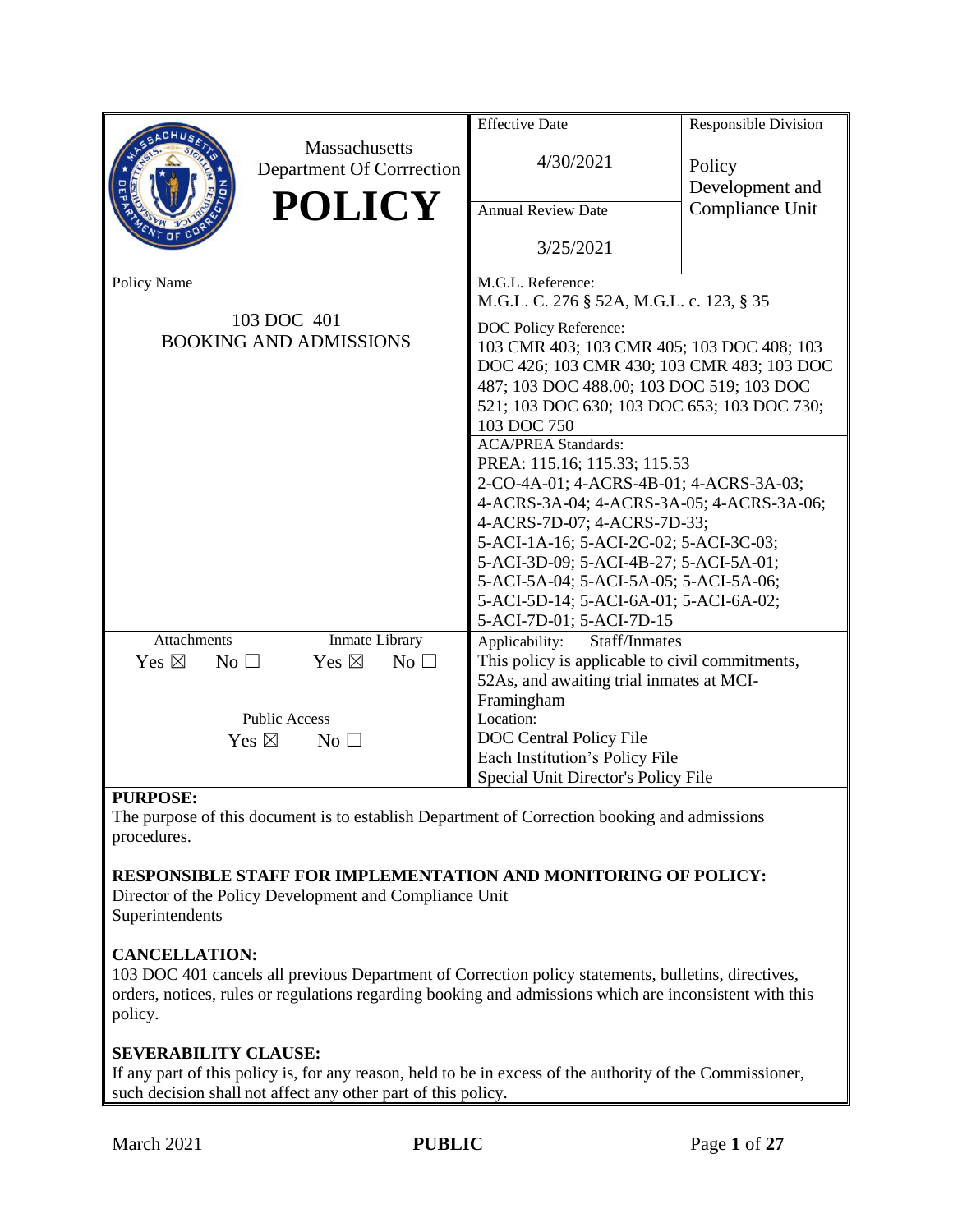## **TABLE OF CONTENTS**

| 401.01 | Reception                |    |
|--------|--------------------------|----|
| 401.02 | <b>DNA Collection</b>    | 8  |
| 401.03 | Orientation              | 8  |
| 401.04 | <b>Inmate Telephones</b> | 14 |
| 401.05 | Housing Cell Assignments | 14 |

# **ATTACHMENTS**

| Attachment #1 | <b>IMS Offender Face Sheet</b>           |    |
|---------------|------------------------------------------|----|
|               | Attachment #2 PREA Orientation (English) | 20 |
|               | Attachment #3 PREA Orientation (Spanish) | 24 |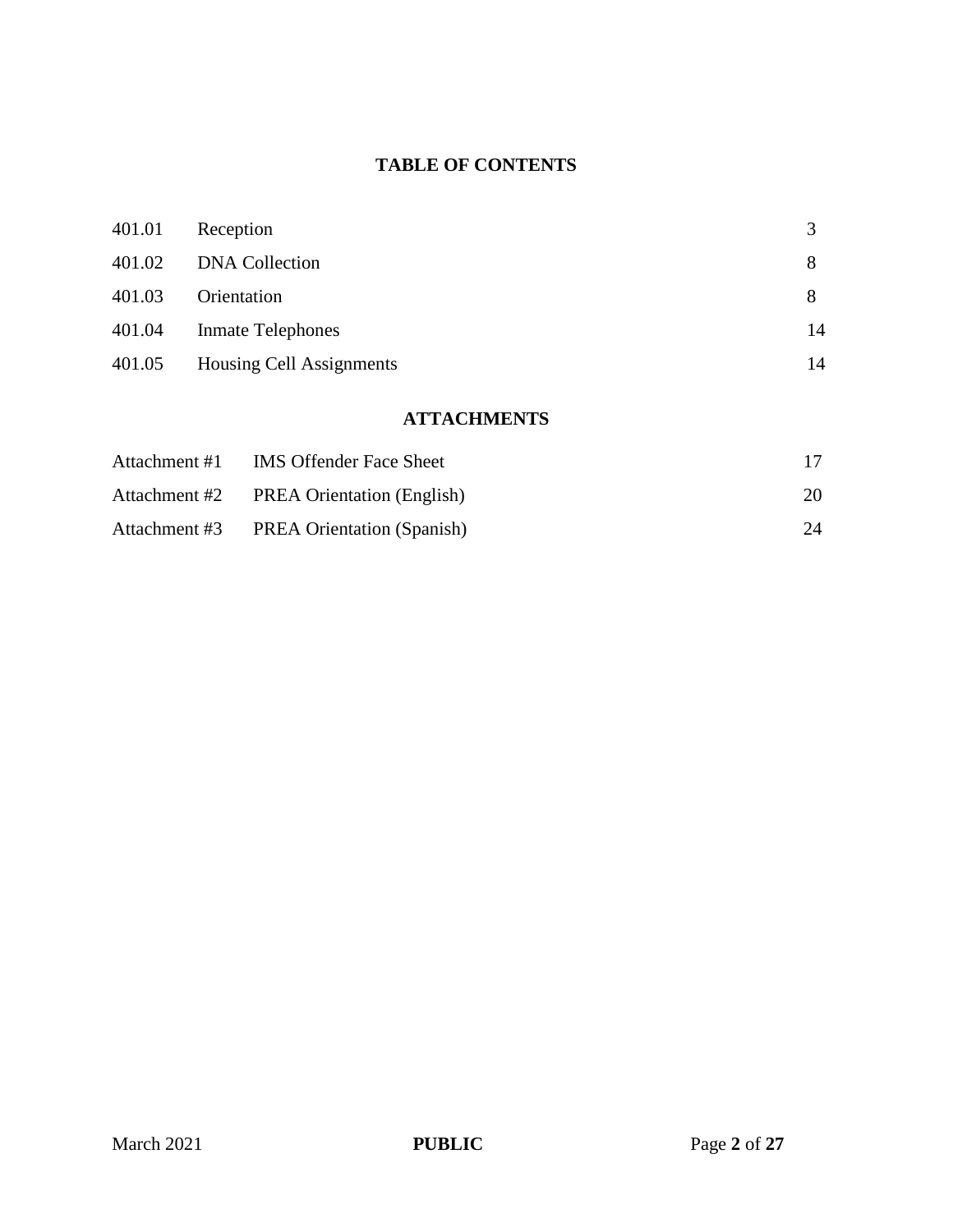## **401.01 Reception**

- 1. The Superintendent at each correctional institution shall ensure that written procedures are developed for the reception of new commitments and admissions which shall provide for, but not be limited to, the following:
	- A. The identification of the staff member(s) who shall admit all new commitments or admissions during business and non-business hours.
	- B. A method of identifying and of determining the legality of the commitment or admission.
	- C. A system of entering the admission into the Inmate Management System (IMS).
	- D. The telephonic interpreter service information shall be provided during the standard reception process. If an inmate requests an interpreter or staff believe the use of an interpreter is necessary, the telephonic interpreter service shall be utilized in accordance with 103 DOC 488, *Telephonic Interpreter Service*. Staff shall document the use of the service in the IMS booking/intake comments section of the Inmate Data screen.
	- E. An unclothed search of the inmate and a thorough search of his/her/their personal effects. This initial unclothed search and all additional searches will be conducted according to the gender of the committing facility unless the inmate identifies, and is verified as gender non-conforming (pursuant to 103 DOC 653, *Identification, Treatment, and Correctional Management, of Gender Non-Conforming Inmates*. Once verified, the gender of the searching staff member shall be noted on the inmates' identification card.
	- F. A complete inventory of the inmate's personal property under the requirements of 103 CMR 403, *Inmate Property*.
	- G. For committing institutions, assignment of the Departmental commitment number via the IMS Unidentified Arrivals and Inmates Pending Identification screens.
		- 1. Before generating a new commitment number, booking staff shall conduct a search on the IMS Inmates Pending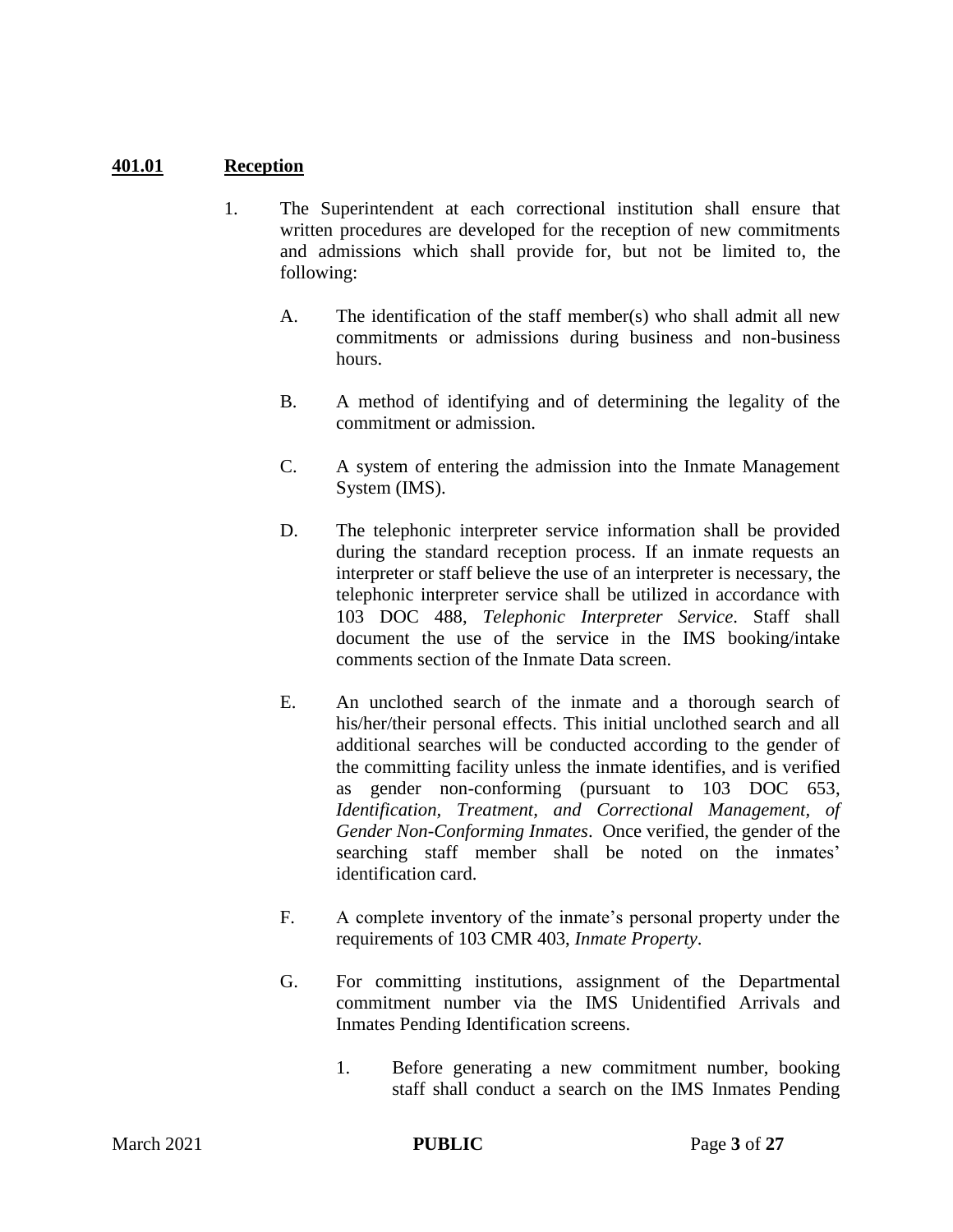Identification screen for prior commitments. If prior commitments are found, the most recent one shall be selected and copied to the current record utilizing the "copy prior record" button. When records are copied in this manner, the inmate shall still be interviewed and the screens updated as necessary in accordance with 401.01 (2)  $(A)$ .

Note: Use of the "copy prior record" function populates IMS screens with information from the inmates' prior commitment. For inmates for whom a "full copy" is possible, booking staff shall review the "Suicide Query" screen, "Mental Health Watch" screen, and the "Mental Health/Substance Abuse" screen. For inmates for whom only a "partial copy" of records is possible, booking staff shall review the "Suicide Query" screen and "Mental Health/Substance Abuse" screen. If evidence of past mental health issues are found as part of this review (e.g., Q5 entries, past mental health watches, suicidal ideation), booking staff shall contact the Shift Commander.

During business hours, the Shift Commander shall notify the Director of Security and contact the Director of Mental Health to determine appropriate placement and/or need for action or follow-up. During non-business hours, the Shift Commander shall contact the Institution Duty Officer and the on-call Mental Health Clinician.

- 2. When an inmate is released from one sentence to serve another (e.g., from and after sentences), the assignment of the new commitment number shall be completed by the facility at which the inmate is housed.
- H. For receiving institutions, a process to ensure the Booking Officer/staff interviews the inmate and updates the IMS screens upon admission in accordance with 401.01 (2) (A).
- I. Issuance of clean bedding and clean clothes as necessary.
- J. Articles necessary for maintaining proper personal hygiene are available to all offenders and provided to those who are indigent. Each offender shall be provided soap, toilet paper, a toothbrush and toothpaste, and denture cleaner and adhesives, if needed. Shaving equipment should be made available upon request, and the special hygiene needs of all offenders shall be met.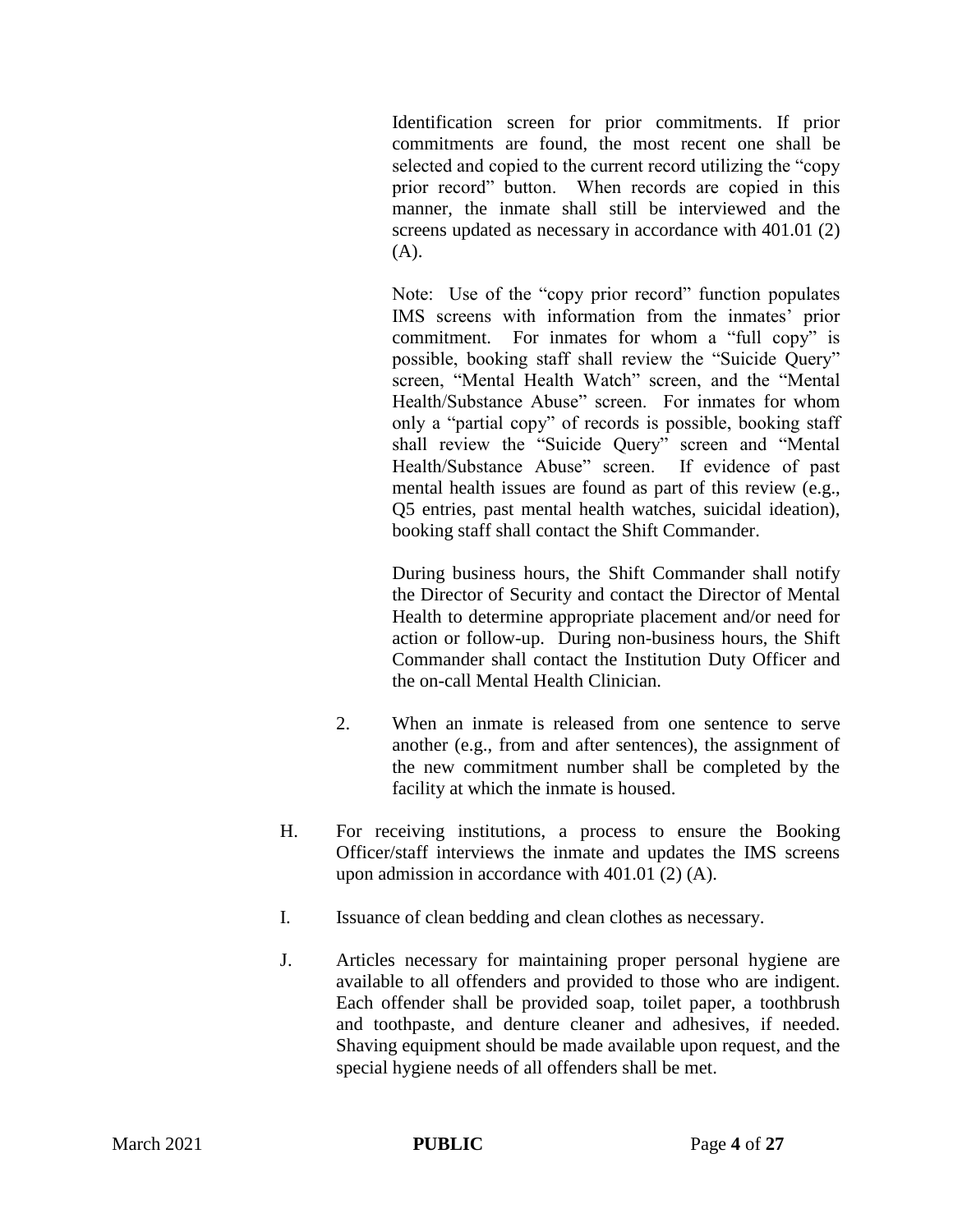- K. Availability of showers and hair care.
- L. Medical, dental and psychological screening shall be conducted in accordance with 103 DOC 630, *Medical Services*. No inmate shall be quarantined for medical reasons in excess of twenty-four (24) hours without proper medical authorization. Results shall be entered into the Mental Health/Substance Abuse History, Medical Orders, and Medical Restrictions screens by medical staff utilizing the IMS medical modules. If as a result of the immediate medical/mental health screening process, booking and/or medical staff have reason to believe that the inmate has potential mental health issues, the notification process outlines in  $401.01$  (1) (G) (1) shall be followed.
- M. A process for the notification to the inmate's family or next of kin of the inmate's current placement.
- N. At both reception and receiving institutions, a Q5 query by a certified LEAPS user shall be conducted immediately upon arrival and prior to the inmate's placement into general population. Results shall be entered in the IMS Suicide Query Screen. Positive Q5 results shall be communicated to the Shift Commander and the Director of Mental Health during business hours or the Shift Commander and the on-call Mental Health Clinician during nonbusiness hours for appropriate placement and/or need for action or follow-up.
- O. At both reception and receiving institutions, within twenty-four (24) hours of arrival, the requirements of 103 DOC 408*, Reasonable Accommodations for Inmates,* section 408.06 (1) and (2) shall be adhered to.
- P. A determination of the appropriateness of a release into general population.
- Q. Housing or unit assignment via the Internal Risk Housing Placement form within seventy two (72) hours.
- R. At reception institutions or institutions receiving an Inter-Departmental Transfer (e.g., a transfer from a county, federal, and a state facility other than Massachusetts), a determination as to whether the inmate is required to provide a DNA sample. All guidelines established in 103 DOC 487, *DNA Sample Collection* shall be followed.
- 2. The following procedures shall be adhered to concerning the booking and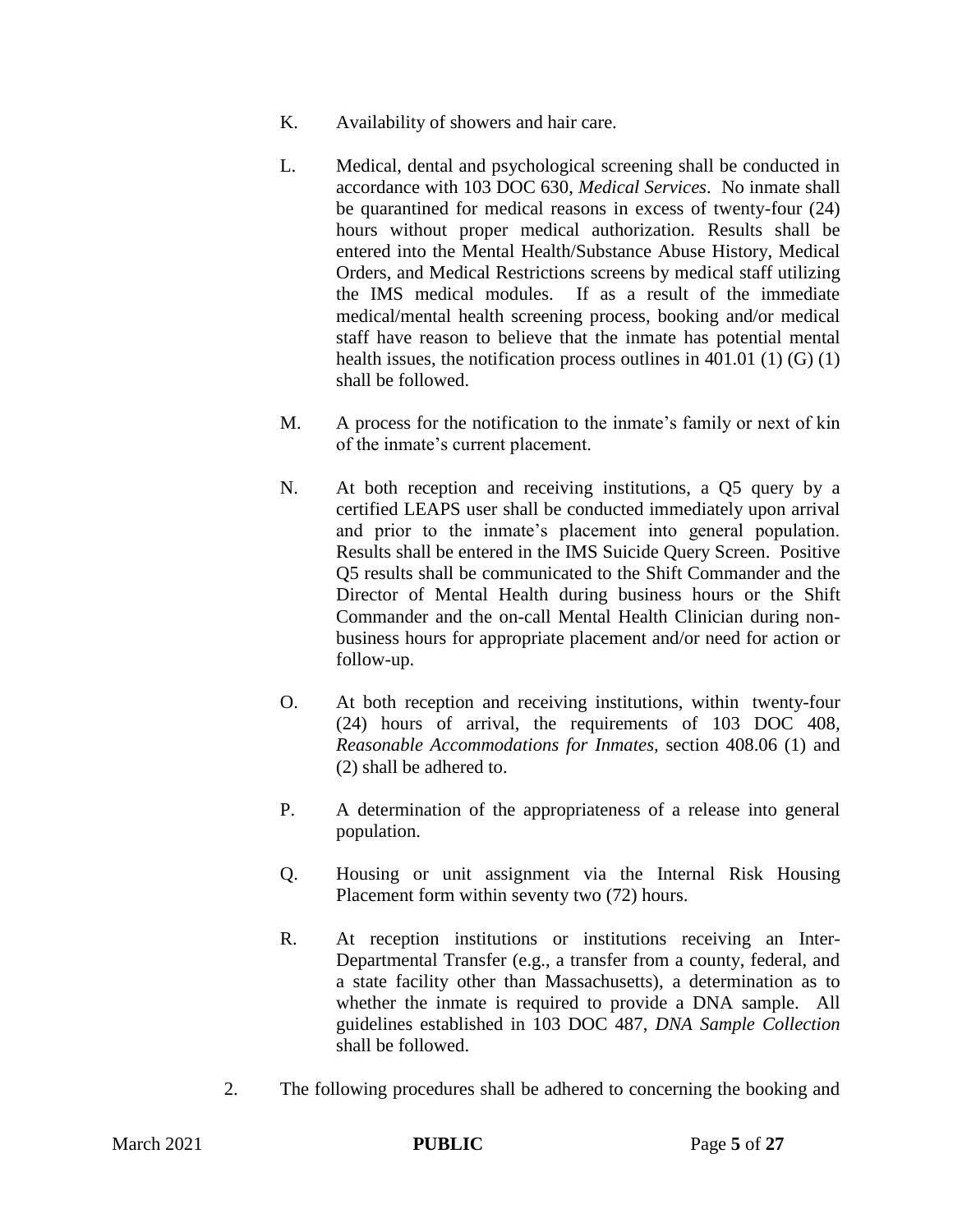admissions process for all facilities.

- A. Staff shall interview all inmates, detainees, and civil commitments and complete the following IMS screens upon admission:
	- Unidentified Arrivals and Inmates Pending Identification (for new commits)
	- Arrival Processing (if admitted on same commit number),
	- Inmate Data,
	- Family/Emergency Contacts (Note: If the individual is or was previously incarcerated, staff shall utilize the Inmate Search screen to obtain the commitment number and enter it in this screen. If the inmate refuses to provide an emergency contact, staff shall enter "refused to provide" in the Name field on the Friends tab and enter a flag in the Emergency Contact checkbox),
	- Enemies (Note: If enemies are claimed, staff shall utilize the Inmate Search screen to obtain the current or most recent prior commitment number if it exists and enter it on this screen. If none are claimed, the "claims none" checkbox shall be entered),
	- Escape History (Note: The "claims none" checkbox shall be entered if there is no history),
	- Alias Information (Note: the "claims none" checkbox shall be entered if no alias names, dates of birth, or social security numbers are indicated),
	- STG/Staff Assaults (Note: If no STG affiliations are reported, the "claims none" checkbox shall be entered),
	- Military History (Note: If there is no history, the "claims none" checkbox shall be entered),
	- Suicide Query,
	- Medical restrictions verification (for committing sites, when assigning a commitment number, the medical comments screen should include deaf, blind, hearing and/or visually impaired identification),
	- Photos (Facial & Marks, Scars, Tattoos),
	- Outstanding Legal Issues (for detainees)
	- Link Prior Commitments (if applicable)
	- Inmate Health Insurance (If the inmate states that he/she/they do not have health insurance, ensure all fields are completed on this screen),
	- Orientation Checklist (if applicable)
- B. Once the above noted screens have been completed, an "offender face sheet" report shall be generated (see Attachment #1) and placed in the inmate's six part folder.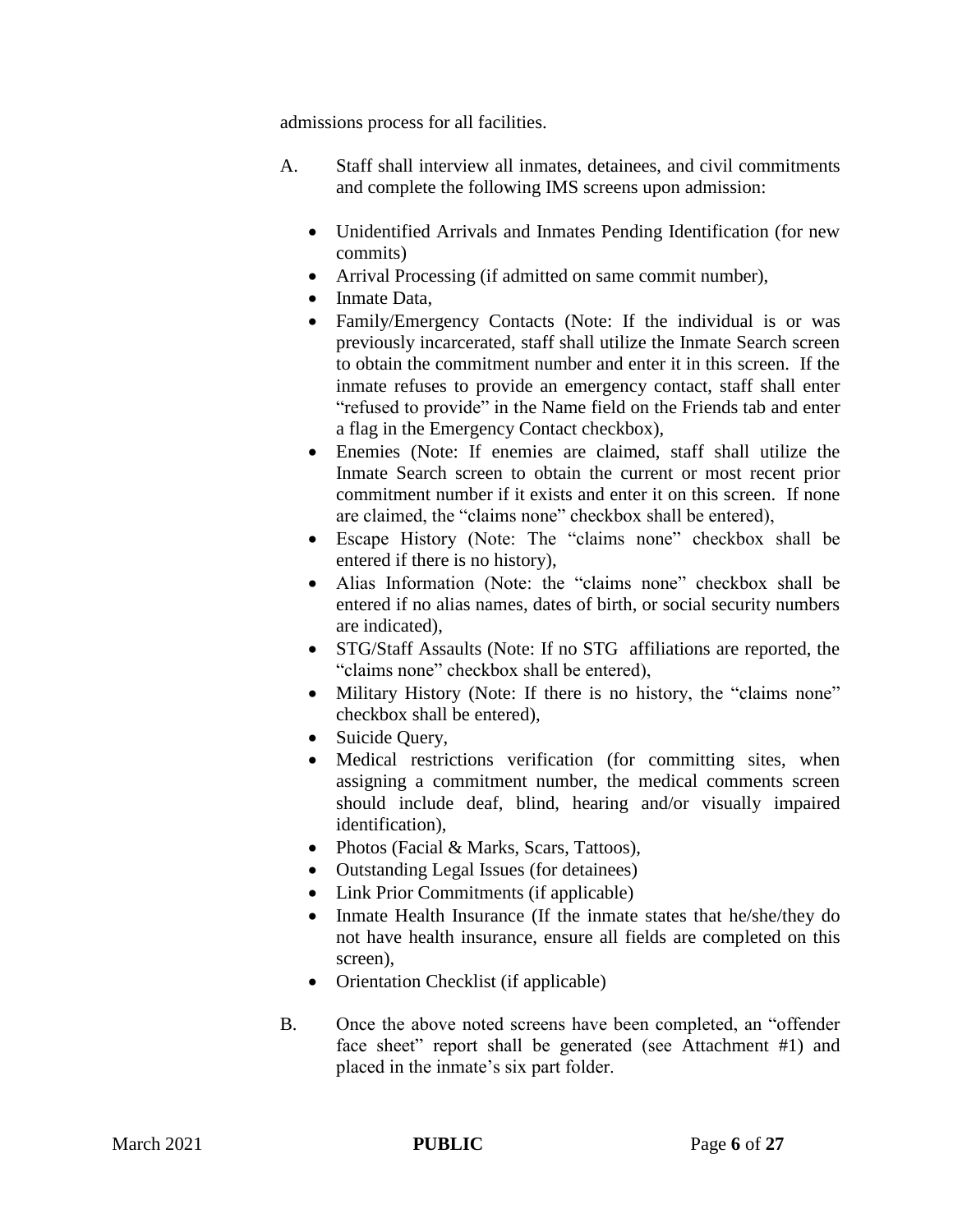If an inmate has been identified as deaf, blind, hearing and/or visually impaired in the Medical Restrictions Screen in IMS, a red dot shall be placed on the lower right corner of his bed book card for use by the housing unit officer. This will alert staff that the inmate has a hearing or sight impairment, and may need additional assistance during an evacuation. In addition, pursuant to 103 DOC 730, *Fire Prevention and Safety*, each Superintendent shall develop a written fire and emergency evacuation plan that contains a process to assist inmates in evacuating who may have medical restrictions, including, but not limited to, deaf and hearing impaired, blind and visually impaired, and those with physical disabilities.

- 3. All facilities shall develop written procedures that include the identification of a review mechanism for oversight of the utilization of IMS during the booking process and assurance of data quality. The procedures shall include:
	- A. The identification of a supervising staff person responsible for the daily oversight of the booking process. He/She/They shall:
		- 1. Run a morning report or a new inmate list report to identify newly admitted inmates, detainees, and civil commitments;
		- 2. View the Navigation screen for each new inmate (e.g. new commitment, transfer, return) to determine if all required screens identified in 401.01 (2) (A) were accessed;
		- 3. Check each screen to determine if all required fields are completed and if there are any obvious errors in accuracy;
		- 4. If any screens or required fields were not completed, ensure that they are properly completed;
		- 5. If there are any obvious errors in accuracy, ensure that they are corrected; and,
		- 6. Ensure that all data entry is completed on the inmate's day of arrival. When it has not been done due to the inmate's inability to complete the process (e.g., placement in the health services or special management unit), the Supervisor shall ensure that the inmate is interviewed and completion of screens occurs as soon as possible.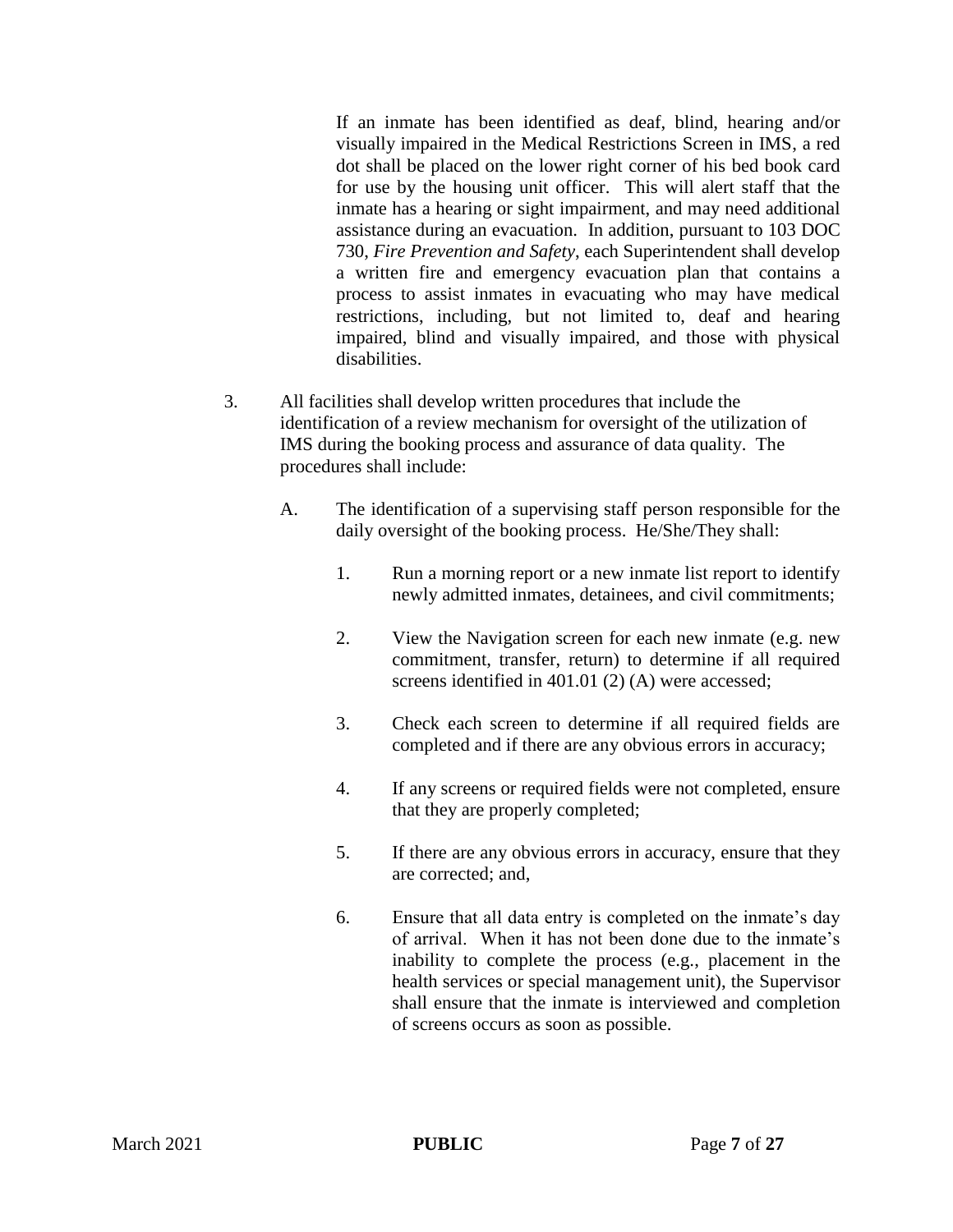## **401.02 DNA Collection**

The identification, collection, and processing of inmate DNA samples shall be done in accordance with 103 DOC 487, *DNA Sample Collection*.

#### **401.03 Orientation**

A. Each Superintendent shall develop written procedures to ensure that each inmate receives an orientation upon admission within the following time periods:

Within twenty-four (24) hours after arrival:

Written information regarding procedures governing visitation shall be made available. This requirement may be satisfied by providing a copy of the institution's visiting rules developed pursuant to 103 CMR 483, *Inmate Visits* which is available in English and Spanish.

Inmates transferred from other institutions within the correctional system shall receive an orientation to the new institution. Except in unusual circumstances, this orientation is completed within seven (7) calendar days after admission. New inmates entering the correctional system for the first time receive an initial reception and orientation to the institution. Except in unusual circumstances, this orientation is completed within thirty (30) calendar days after admission.

The following topics shall be included:

- 1. Mail procedures, including an explanation of the prohibition of inmate to inmate correspondence as well as notice that disciplinary action may be taken for violations of that rule. Inmates transferred from another facility shall be asked if approval for inmate to inmate correspondence was previously given.
- 2. Disciplinary procedures (copy of 103 CMR 430, *Inmate Discipline* to all inmates at committing institutions which the inmate may keep if he/she/they choose);
- 3. Canteen services;
- 4. Inmate counts and mass movement;
- 5. Recreation;
- 6. Personal property;
- 7. Housing regulations;
- 8. Medical attention/sick calls, medical copayment fees, and access to medical grievances (NOTE: Medical care is not denied based on an inmate's ability to pay);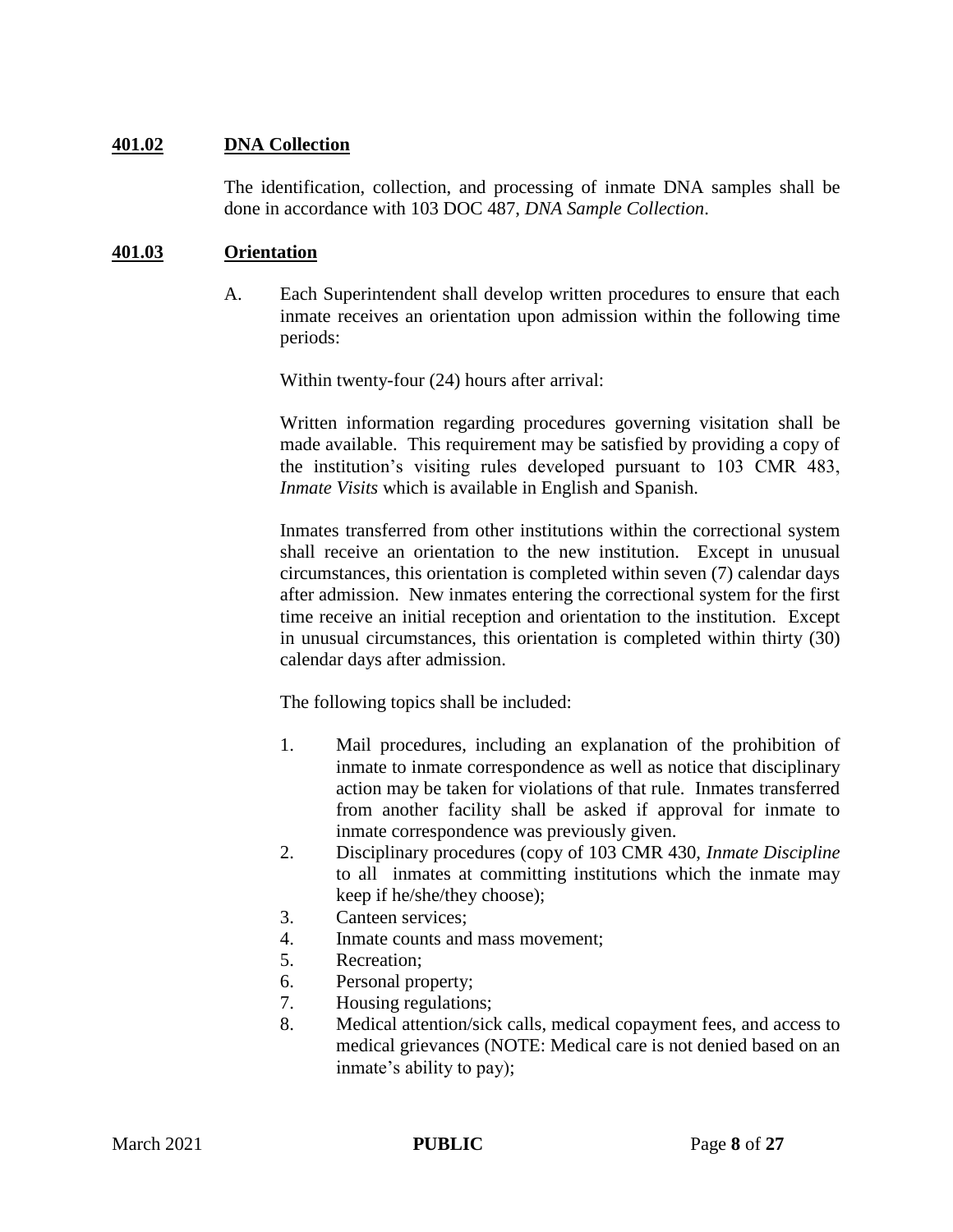- 9. Communicable diseases: Inmates shall receive information and training as a part of their orientation program;
- 10. Institution rules and regulations, to include a written schedule of staff access hours to encourage staff/inmate interaction;
- 11. Information concerning Department and institution grievance procedures;
- 12. Prohibition of smoking or possession of tobacco and tobacco related products;
- 13. Prohibition of the possession and/or use of cell phones, other unauthorized electronic devices, and cell phone and other unauthorized electronic device paraphernalia; (including cell phone chargers, chargers, SIM cards and any other related products.
- 14. Emergency evacuation plans;
- 15. Procedures for securing inmate identity documents;
- 16. Shower access in accordance with 103 DOC 750, *Hygiene Standards*.
- 17. The following shall be included in all correctional facilities' inmate orientation manuals:
	- a. All PREA orientation information contained within Attachment #2.
	- b. A section concerning Cell Phones, other unauthorized electronic devices, and other unauthorized electronic device paraphernalia, shall include the following statements:

Inmate use and or possession of any type of cell phone, other unauthorized electronic devise, or other unauthorized electronic device paraphernalia (including cell phone chargers, chargers, SIM cards, and any other related products), is strictly prohibited and considered a serious security issue. Inmates found in possession of said items shall be subject to formal disciplinary action. Use and/or possession of cell phones or cell phone paraphernalia shall be considered a category 2 disciplinary infraction.

c. The section including inmate identity documents shall include the following statements:

> Proper documentation of one's identity at the point of discharge from the Massachusetts Department of Correction (DOC) and or classification to a Pre-release facility is necessary for successful reentry to your community. Documentation such as a state issued ID, social security card, birth and marriage certificates, military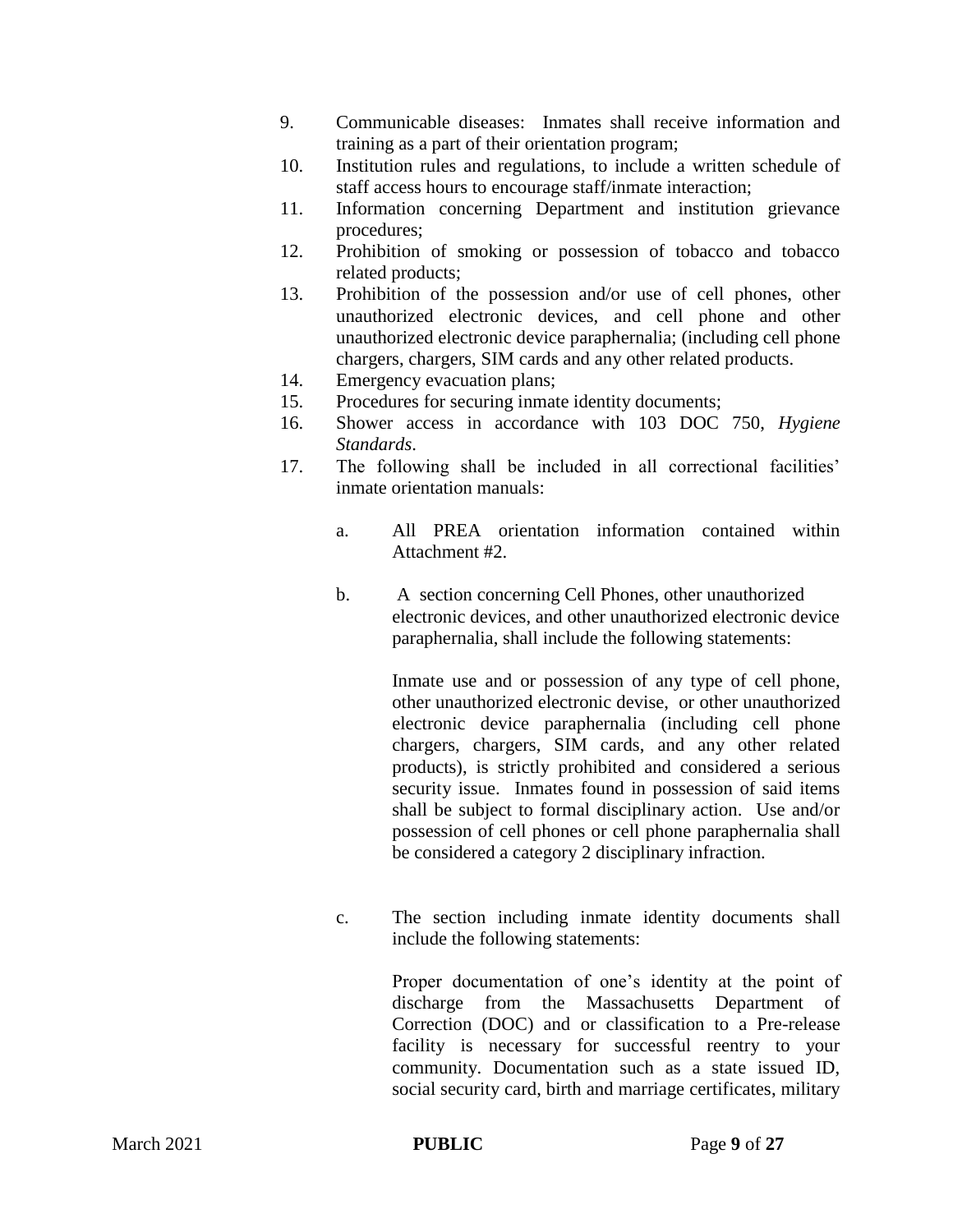release documentation (DD214) and education credentials are necessary to access or activate services and benefits upon release. These documents are often necessary to secure housing, open a bank account, secure employment and access health benefits. You have likely entered the Massachusetts Department of Correction without this documentation. Securing these documents prior to release or classification to a Pre-release facility should be a priority, as once you are released or classified to a Prerelease facility it may be difficult and time consuming. Please begin planning for this now by securing items so you can access them at pre-release or upon your release. These documents can be secured in your property to be made available to you at Pre-release or at discharge.

- d. Telephonic interpreter service information.
- e. Offender/Inmate Orientation to Americans with Disabilities Act (ADA) section containing the following language:
	- A. If you have a disability (as defined below), you have the right to request reasonable accommodations per DOC policy 103 DOC 408, *Reasonable Accommodations for Inmates*, in order to make programs and services you are receiving, or will receive, more accessible and usable to you. Under the Americans with Disabilities Act (ADA), an individual with a disability is a person who has:
		- i. A physical or mental impairment that substantially limits one or more major life activities, such as: walking, talking, hearing, seeing, caring for oneself, or working;
		- ii. A record of such impairment; or
		- iii. Is regarded as having such an impairment.
	- B. A reasonable accommodation is any change in the environment or the way in which tasks are completed that allows you to participate in the program or service. Accommodating a disability is always evaluated in the context of it not being an undue burden on the Massachusetts Department of Correction (DOC), not jeopardizing safety or security, or not resulting in a fundamental alteration in the nature of a program or activity. The DOC will attempt, upon request, to provide appropriate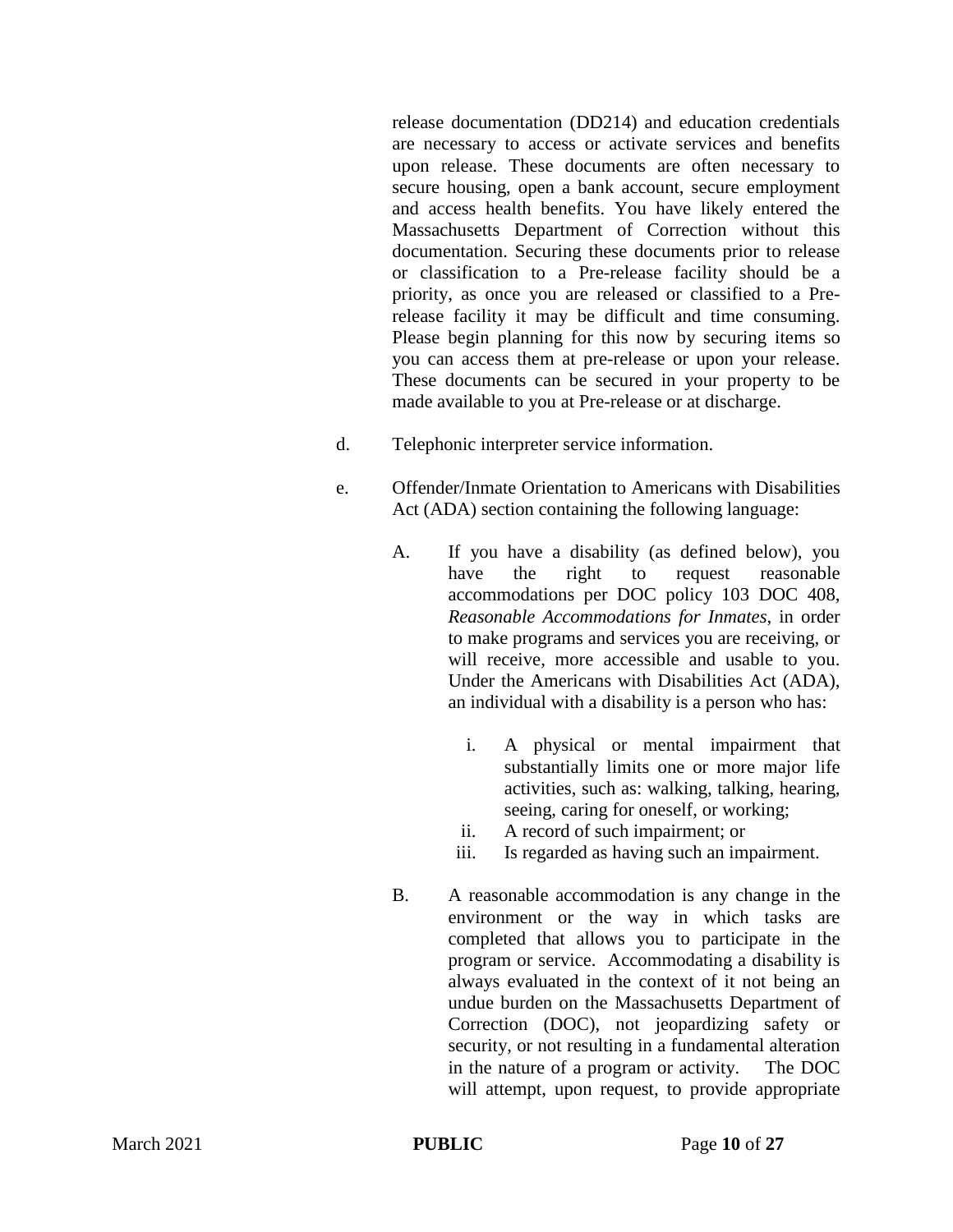auxiliary aids and services to enhance communication for qualified inmates with disabilities so that they may participate fully in programs and services. The DOC will also provide other means of making information and communications accessible to inmates who have speech, hearing, or vision impairments.

C. How to request a Reasonable Accommodation If you need a reasonable accommodation at any point while in the custody of the DOC, ask any staff for a 103 DOC 408, *Reasonable Accommodations for Inmates*, Attachment A, Request for Reasonable Accommodation form to fill out. Request forms can also be found in housing units and the institution library. Fill out the Request Section of the form, sign, and date it. If you need help filling out the request, ask a staff person. Your request will be reviewed and responded to within twenty (20) business days after the staff member receives your request. You will receive the decision regarding your request in writing.

> You may also request a reasonable accommodation by making a verbal or written request to any Department staff member, including the institution ADA Coordinator or by making a verbal or written request to or from medical / mental health staff for a medically prescribed accommodation.

D. How to file an Appeal/Seek Review

If your request for accommodation is denied or modified by the Institution ADA Coordinator, or if you disagree with the decision, you have the right to file an appeal to the Department's ADA Coordinator for Inmates by completing the 103 DOC 408, *Reasonable Accommodations for Inmates*, Attachment B, Appeal from Denial of Request for Reasonable Accommodation, which can be obtained from any staff member or which you can obtain from the institution library.

E. 103 DOC 408, *Reasonable Accommodations for Inmates*, Attachment F, Telecommunication Aids and Services for Effective Communication, shall be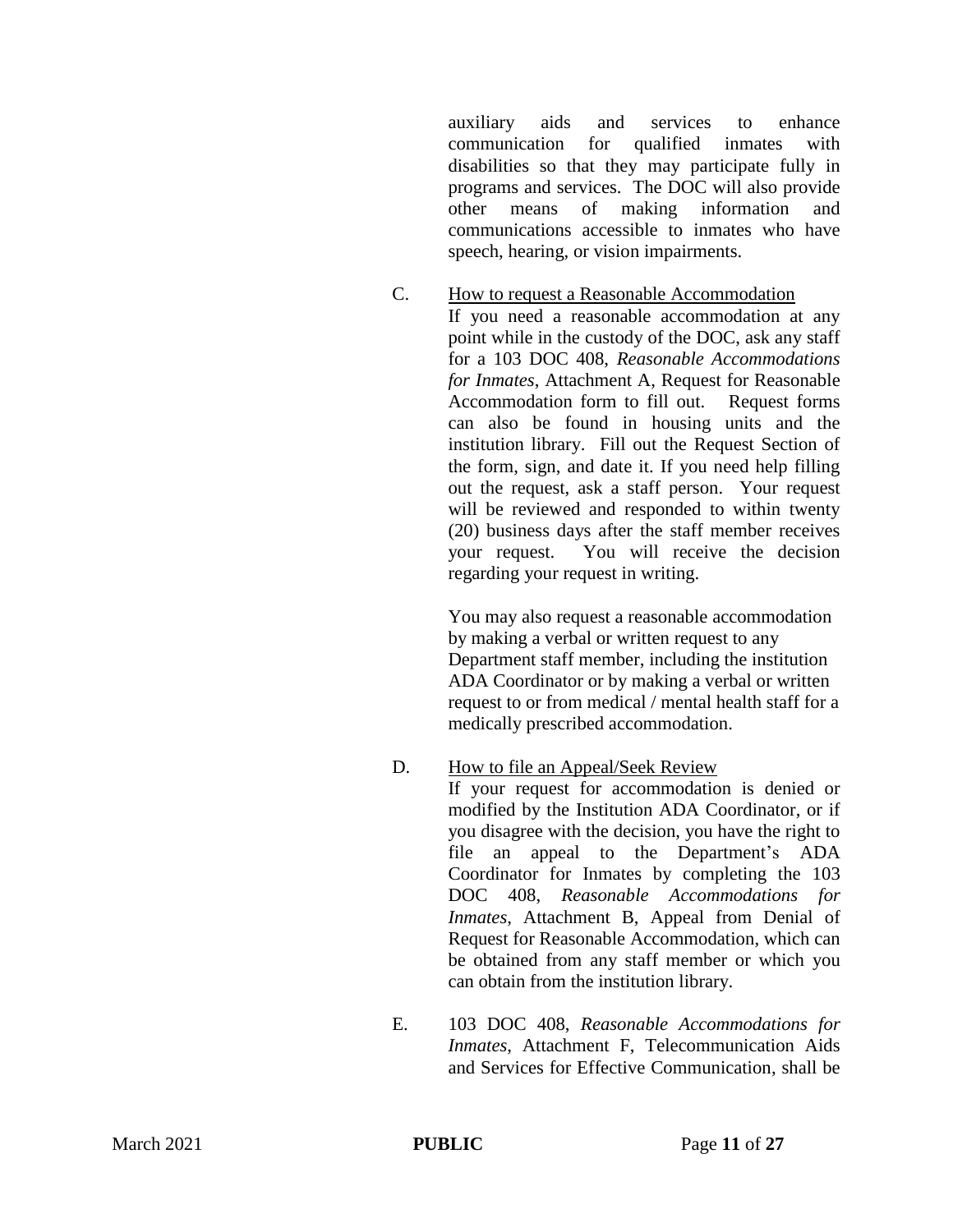attached to the institutions inmate orientation manual.

- F. Inmates shall not be subjected to discrimination or mistreatment on the basis of actual or perceived sex, age, race, religion, national origin, religious views, disability, sexual orientation, gender identify and gender expression. In addition, it is prohibited for staff and other inmates to harass and abuse inmates based on gender identity, transgender status or sexual orientation.
- 18. The following shall be included in all medium and maximum security correctional institutions' inmate orientation booklets:
	- a. An inmate shall be considered attempting to escape at the point when he/she/they enter the "no mans zone" without proper notification and authorization by the Superintendent or his/her/their designee. The "no mans zone" shall be the area between two (2) security barriers which separates the inner perimeter from the outer perimeter at medium and maximum security correctional facilities. The two (2) security barriers may be a combination of fences, walls and/or other permanent structures intended as security barriers. Upon entering the "no mans zone" the inmate shall be considered a threat to public safety and will invoke the "shoot to stop" procedure.
- 19. The following shall be included in all minimum and pre-release correctional institutions' inmate orientation booklet:
	- a. Inmates shall be informed of Departmental policy and procedures that cover collection of required fees in accordance with 103 CMR 405, *Inmate Funds*.
	- b. In accordance with 103 DOC 521, *Outside Hospital Security Procedures*, any time an inmate is admitted to an outside hospital while on any form of authorized release from an institution, (e.g., work release, education release, Program Related Activity, etc.), who has not been transported to said hospital by a Department employee, shall be responsible for ensuring that the parent institution is notified. Failure to notify may result in disciplinary action.

Pre-release inmates hospitalized without security coverage shall be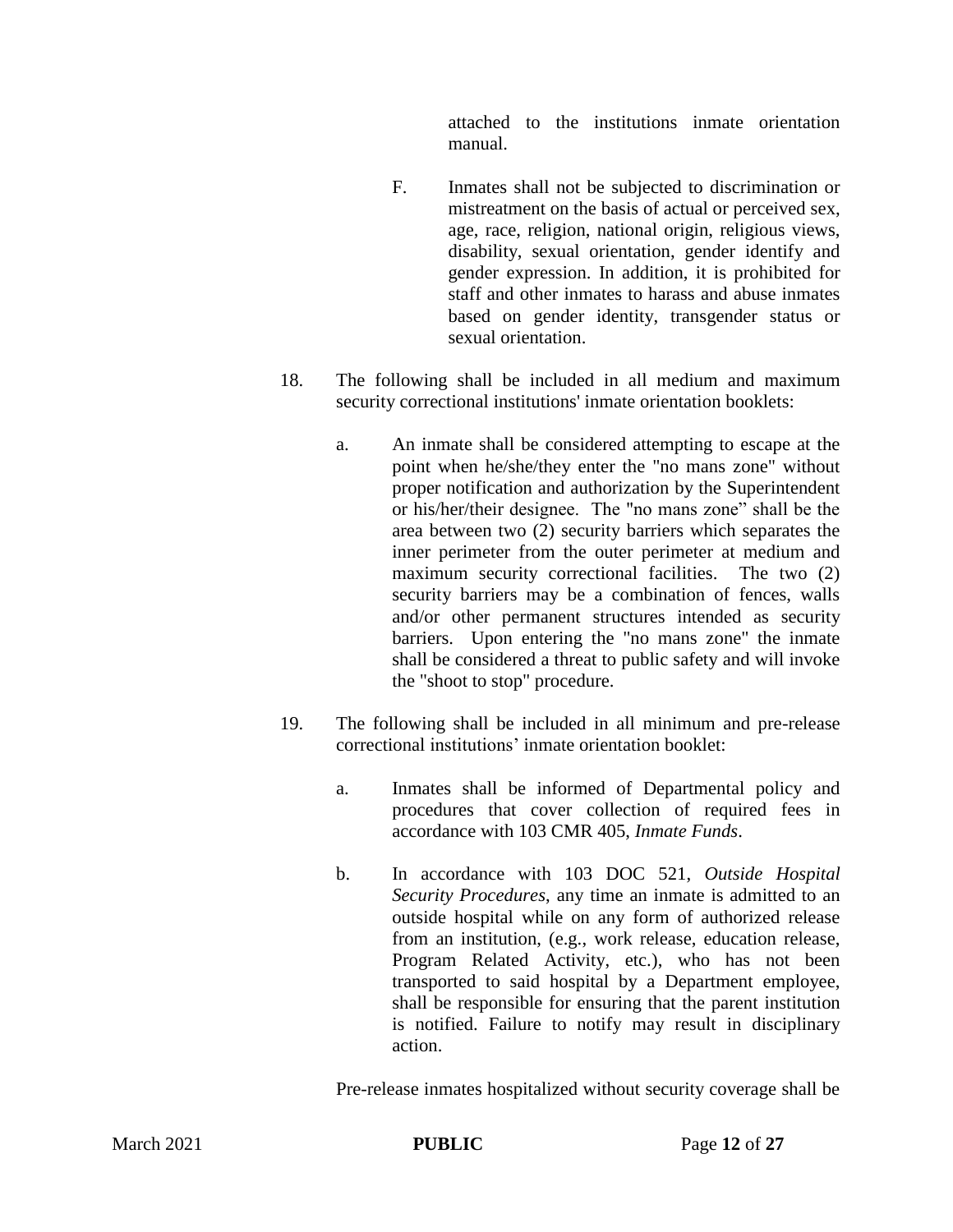required to notify the parent institution Superintendent/ designee, when scheduled to be away from their room for testing or treatment.

- 20. The following shall apply to reception centers conducting an initial inmate intake and orientation:
	- a. A parent identification process.
	- b. Information regarding access to basic needs programming (e.g., substance abuse, violence reduction, life skills).
	- c. An introduction to the Department's child support enforcement monitoring program.
	- d. Access to the Department's parenting services, if applicable.
	- e. A review of other community resources to address an inmate's individual parenting needs.

The above noted orientation subjects shall be recorded in the IMS Orientation Checklist screen (Note: "responsible parenthood" shall be selected in the orientation type field as applicable).

- 21. The following shall apply to reception centers conducting an initial inmate intake and orientation regarding the Security Threat Group (STG) Orientation: Security Threat Group Program Orientation:
	- a. The goal of the STG orientation program is to reduce affiliation and recruitment activities of newly incarcerated inmates by informing and educating inmates about the risks associated with STG involvement during their incarceration.
	- b. The STG orientation program may include, but is not limited to, an introduction to STG group management, identification of STG members, the notification process, consequences of engaging in STG activities, placement of those involved in STG activities, and the disassociation process.
- B. Each Superintendent/designee shall ensure that new inmates (to include inmates admitted directly to a Restrictive Housing Unit) receive written orientation materials in English or Spanish. When necessary, other non-English speaking inmates shall receive translation into their own language via the telephonic interpreter service. When a literacy problem exists, a staff member may assist the inmate in understanding the problem. In addition, institutions shall conspicuously post, in at least one (1) location, both the institution rules and 103 CMR 430, *Inmate Discipline*.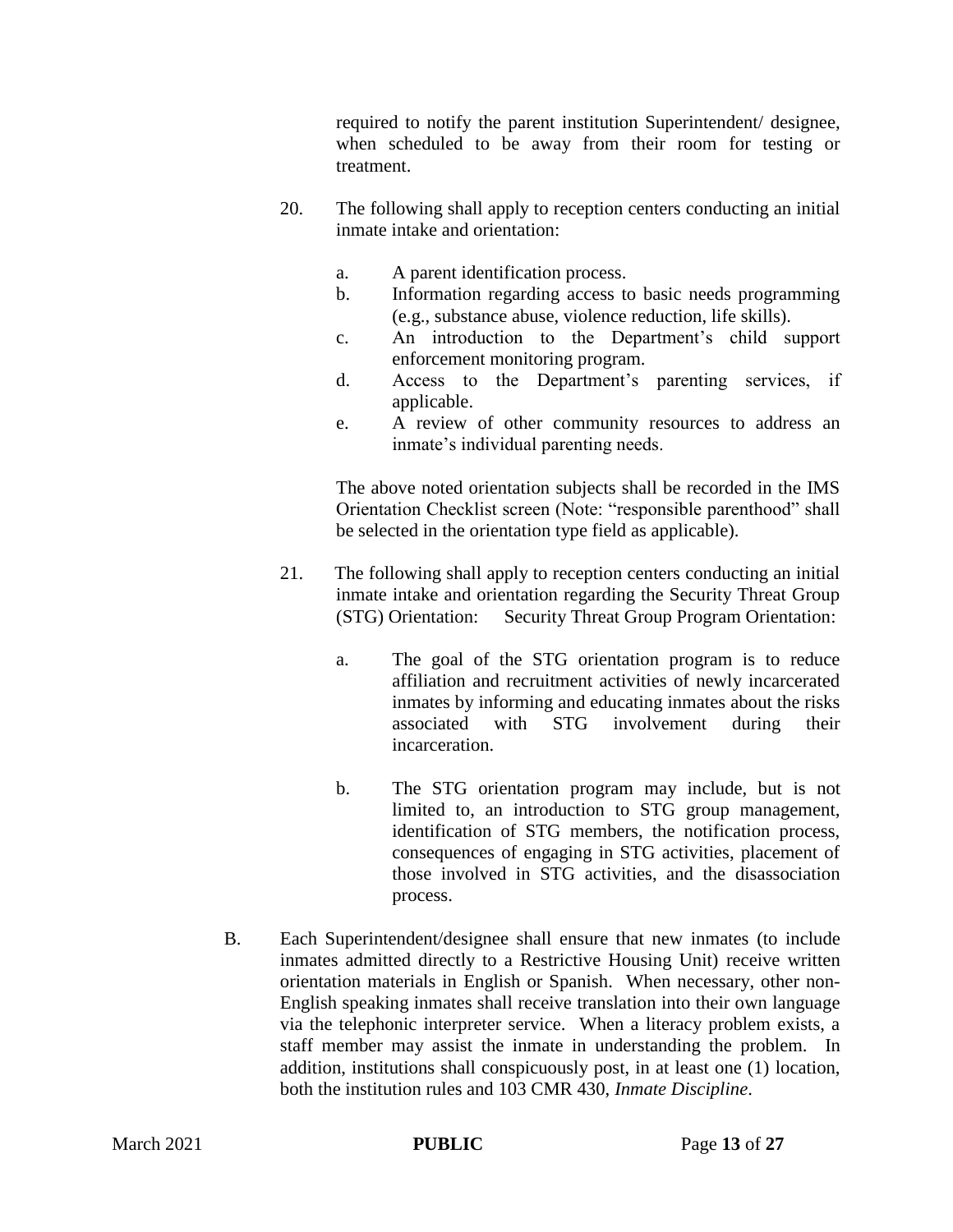- C. Completion of all types of orientation and receipt of all materials shall be documented in the IMS Orientation Checklist screen**.** Reception Centers, if using an approved alternative orientation checklist that is signed and dated by the inmate, shall be exempt from signing and dating an IMS printout. It shall also be documented by the inmate signing and dating a printout of the completed IMS Orientation Checklist screen. If the inmate refuses or is incapable of reading and signing for the information included in the orientation manual, the staff member providing the inmate with the copy shall indicate such refusal/incapability in the IMS Orientation Checklist Screen, as well as the assistance offered/given to an inmate who is incapable of reading and signing. The checklist shall be filed in the inmate's case record.
- D. In addition to the required orientation topics, all institutions shall be required to provide training for the inmates during the orientation sessions that covers, but is not limited to, the following:
	- 1. How to avoid becoming a victim while incarcerated.
	- 2. Treatment available for victims of sexual abuse.
	- 3. How to report sexual misconduct incidents.

## **401.04 Inmate Telephones**

Each Superintendent shall ensure that written procedures are developed to ensure that all new commitments and admissions are allowed access to telephone communication within twenty-four (24) hours of arrival, unless existing conditions at the time warrant a delay. All exceptions to this rule shall be documented in the IMS booking/intake comments section of the Inmate Data Screen.

#### **401**.**05 Housing Cell Assignments**

In compliance with the National Prison Rape Elimination Act (PREA) standards, all incoming inmates shall be assessed for their risk of being sexually abused by others and for sexually abusive behavior. The admissions officer and medical/mental health staff shall conduct this initial assessment within 72 hours utilizing the electronic PREA screening instrument, found within IMS. Additionally, the Correctional Program Officer and medical/mental health staff shall conduct a subsequent assessment within 30 days after arrival. Moreover, an assessment shall be completed every six months for Gender Non-conforming inmates. Lastly, an assessment may be completed any time deemed necessary by the respective Superintendent.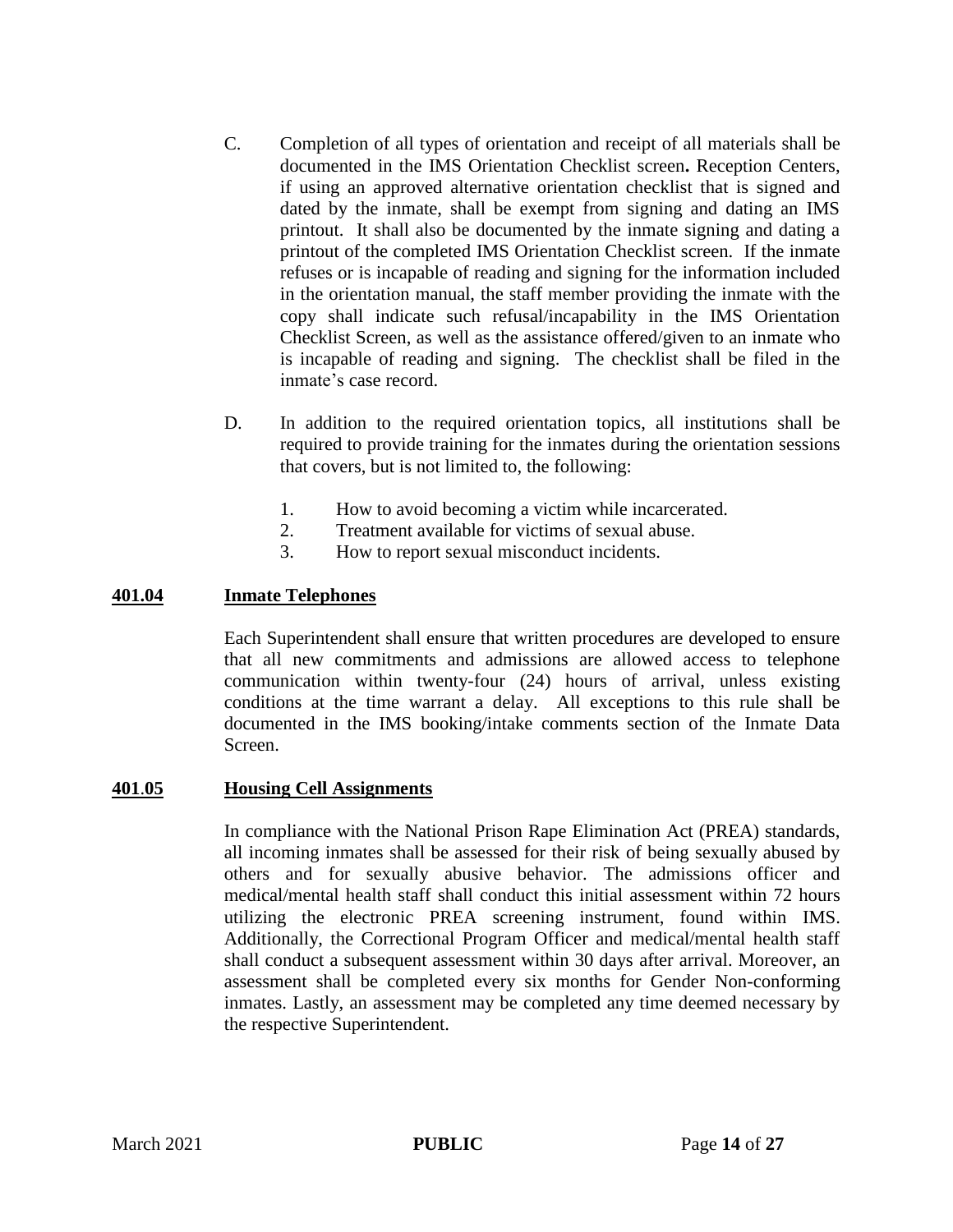- 1. Single occupancy cells/rooms may be made available, when indicated, to the following:
	- Inmates with severe medical disabilities;
	- Inmates suffering from serious and persistent mental illness;
	- Inmates with a documented history of predatory behavior;
	- Inmates with a documented history of being sexually victimized;
	- Inmates likely to be exploited by others;
	- Inmates who are developmentally disabled;
	- Inmates who have other special needs for single housing.

Note: "When indicated" refers to determinations made by the classification system, medical/mental health diagnosis, or other professional conclusions.

- 2. Double occupancy cells/rooms or dormitory beds may be assigned where single cells are not available or appropriate. When authorizing housing and cellmate assignments, staff members shall consider the following guidelines which are put forth in this policy to ensure staff and inmate safety.
	- (a) An inmate's legal status may restrict and therefore limit his/her/their housing assignment options within a Department institution. These include, but are not limited to: Awaiting trial inmates excluding inmates incarcerated pursuant to M.G.L. c. 276 § 52A, civil cases pursuant to M.G.L. c. 123, § 35, Bridgewater State Hospital commitments and sexually dangerous persons. The Department shall abide by all applicable laws in this regard.
	- (b) All new arrivals to an institution shall be housed in an orientation unit or in housing areas that provide for intensive sight and sound supervision before and during their initial orientation to that institution. The Superintendent or the Deputy Superintendent may consider an alternative placement for security, programmatic or medical reasons.
	- (c) Staff shall avoid placing known or potential victims with known or potential predators. Further, staff shall consider matching other factors such as length of sentence, age, medical, and mental health issues, size and weight, as matching these characteristics may result in a positive housing situation.
	- (d) Staff shall make different housing unit assignments for inmates who are known or potential victims from those who are known or potential predators. The Superintendent may make exceptions to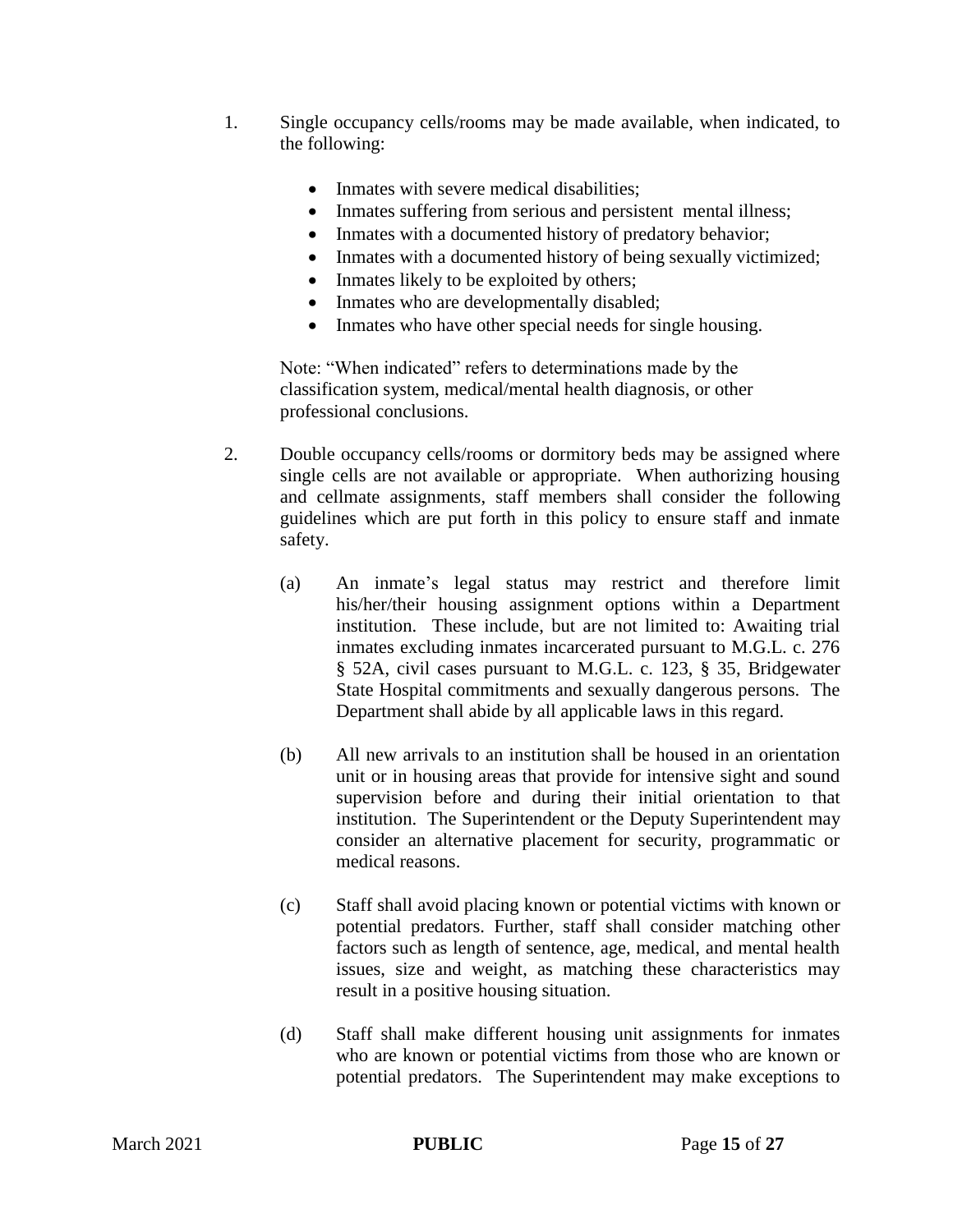this strategy for security, medical/mental health, or programmatic reasons. The Superintendent shall document these exceptions.

- (e) Inmates who are known or potential victims should, whenever possible, be housed with similar inmates on the first tier or in dormitory beds closest to the Officer's/CPO's Station.
- (f) Inmates who are known or potential predators should, whenever possible, be housed with similar inmates in units which allow for close observation.
- (g) Staff shall document each inmate's reported perception of his/her/their safety and housing requests normally during the intake process. Inmates who report conflicts with other inmates or staff members shall be processed in accordance with 103 DOC 426, *Conflicts*. Housing assignments should consider the outcome of any documented conflict.
- (h) Inmates who report language barriers shall be assessed and, when possible, matched with cellmates who understand their native language or a similar dialect.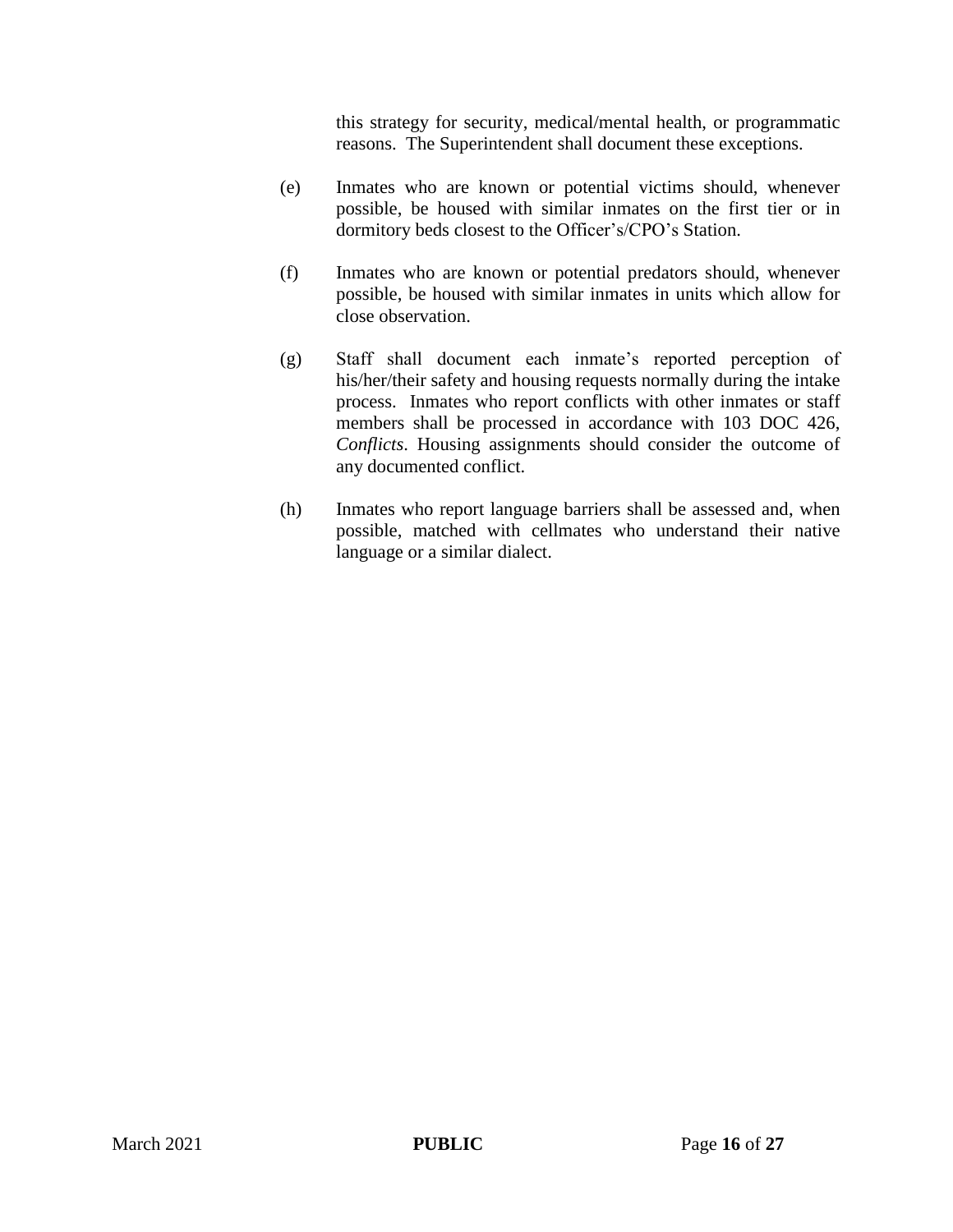Attachment #1

## **COMMONWEALTH OF MASSACHUSETTS**

| Department of Correction |  |
|--------------------------|--|
|                          |  |

**Offender Face Sheet**

| Date:<br>Commitment#<br>Inmate's Name                                                                                | <b>Admit Date:</b>    |
|----------------------------------------------------------------------------------------------------------------------|-----------------------|
| <b>LEGAL NAME</b><br><b>DATE OF BIRTH</b><br>PLACE OF BIRTH CITY<br>PLACE OF BIRTH STATE :<br>SID#<br>$\ddot{\cdot}$ |                       |
| FBI#                                                                                                                 | PRIOR COMMIT#         |
| PRIMARY SSN                                                                                                          |                       |
| DRV LICENSE NO#                                                                                                      | <b>STATE OF ISSUE</b> |
| <b>STREET</b><br><b>CITY</b><br>$\ddot{\cdot}$<br><b>STATE</b><br>ZIP<br><b>PHONE</b>                                |                       |
| <b>INMATE'S CHARACTERISTICS</b><br><b>SEX</b>                                                                        |                       |
| <b>HEIGHT</b>                                                                                                        |                       |
| <b>WEIGHT</b>                                                                                                        |                       |
| <b>BUILD</b>                                                                                                         |                       |
| <b>GLASSES</b>                                                                                                       |                       |
| <b>CONTACT LENSES</b>                                                                                                |                       |
| <b>DEXTERITY</b>                                                                                                     |                       |
| <b>FACIAL HAIR</b>                                                                                                   |                       |
| <b>HAIR COLOR</b>                                                                                                    |                       |
|                                                                                                                      |                       |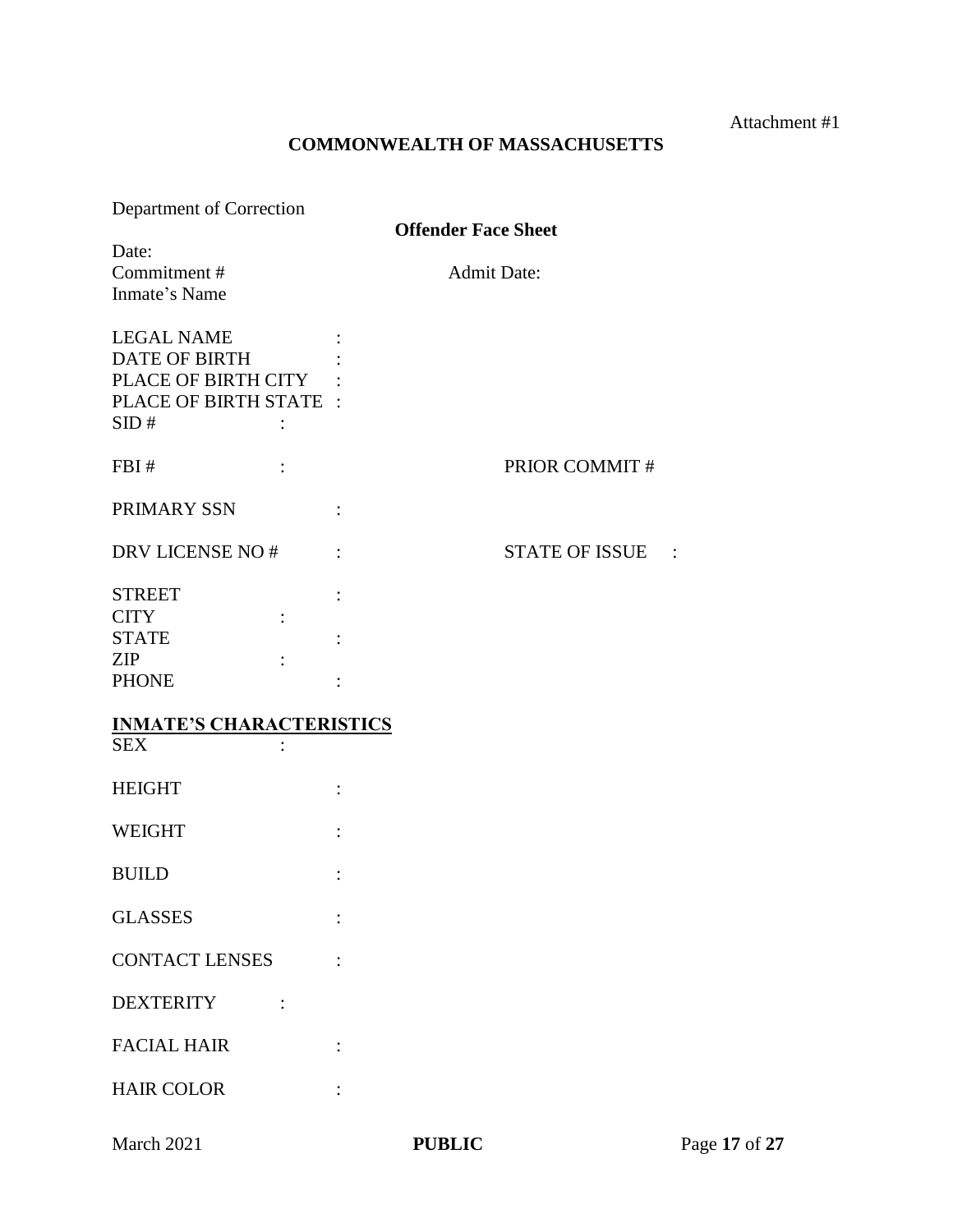| <b>HAIR LENGTH</b>                           | $\ddot{\cdot}$ |                  |
|----------------------------------------------|----------------|------------------|
| <b>EYE COLOR</b><br>$\ddot{\cdot}$           |                |                  |
| <b>COMPLEXION</b>                            | $\ddot{\cdot}$ |                  |
| <b>RACE</b>                                  |                |                  |
| <b>LANGUAGE</b>                              |                |                  |
| LANGUAGE 2 <sup>ND</sup>                     | $\ddot{\cdot}$ |                  |
| <b>COMPREHEND ENGLISH:</b>                   |                |                  |
| <b>CULTURE</b>                               |                |                  |
| <b>RELIGION</b>                              |                |                  |
| <b>MARITAL STATUS</b>                        | $\ddot{\cdot}$ |                  |
| <b>CITIZENSHIP</b>                           | $\ddot{\cdot}$ |                  |
| SCARS/MARKS/TATTOOS:<br><b>SUICIDE QUERY</b> |                | <b>TRK MARKS</b> |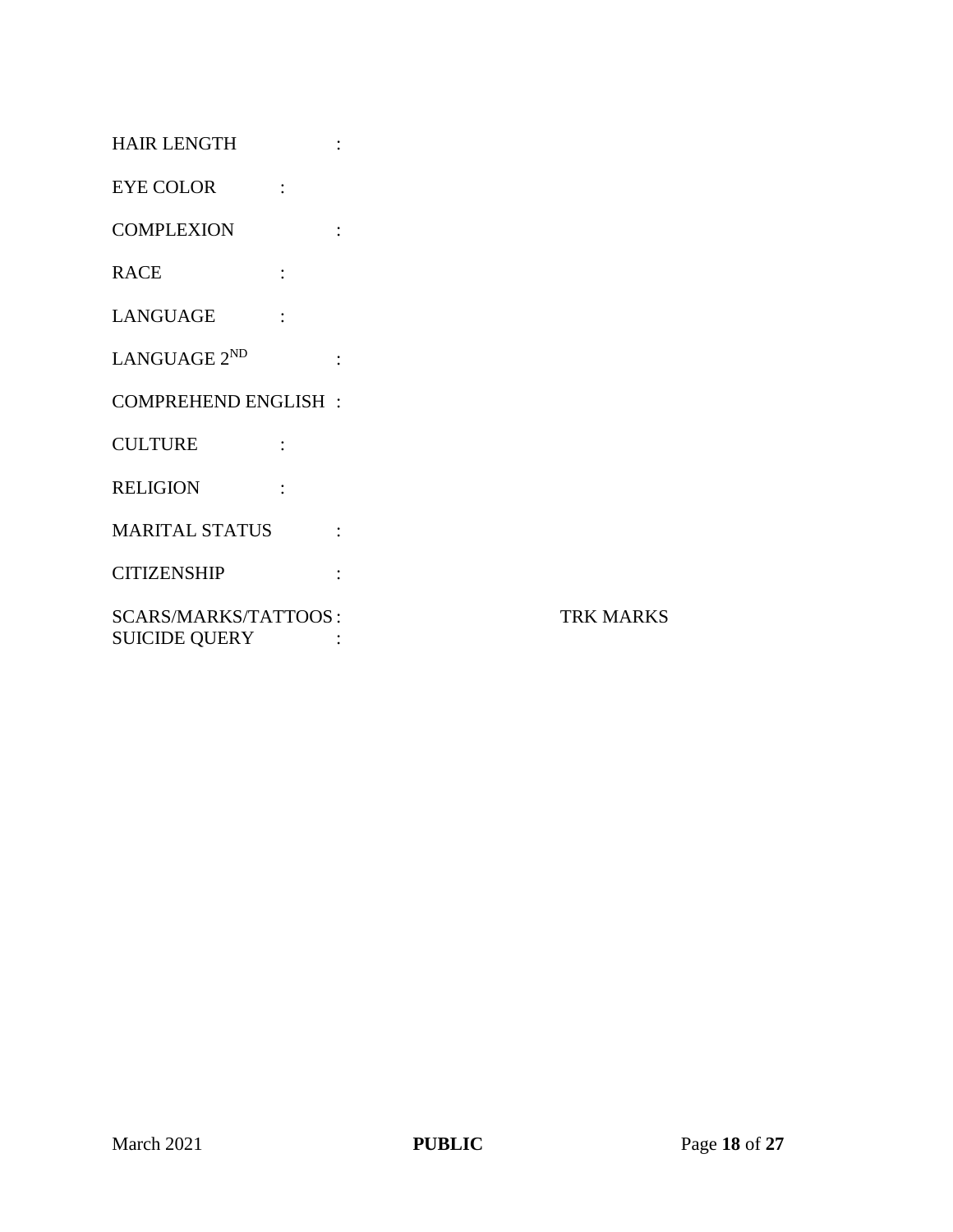## **COMMONWEALTH OF MASSACHUSETTS DEPARTMENT OF CORRECTION OFFENDER FACE SHEET**

## **INMATE BOOKING INFORMATION**

| ORIG. COURT NAME                                                                         | <b>EFFECTIVE DATE</b>                   |  |
|------------------------------------------------------------------------------------------|-----------------------------------------|--|
| ORIG. SOURCE                                                                             | DATE SENTENCED                          |  |
| <b>SENTENCE TYPE</b>                                                                     | PAROLE ELIG. DATE                       |  |
| <b>MIN TERM LIFE</b>                                                                     | PAROLE VIOL. DATE                       |  |
| <b>MAX TERM LIFE</b>                                                                     | DAYS OF JAIL CREDIT                     |  |
| <b>LOCATION OF OFFENSE :</b>                                                             | DATE OF OFFENSE:                        |  |
| <b>WEAPON USED</b>                                                                       |                                         |  |
| <b>OFFENSE</b>                                                                           |                                         |  |
| <b>EMERGENCY CONTACT :</b><br><b>STREET</b><br><b>CITY</b><br><b>STATE</b><br><b>ZIP</b> | <b>RELATIONSHIP</b><br><b>TELEPHONE</b> |  |
| <b>EMERGENCY CONTACT :</b><br><b>STREET</b><br><b>CITY</b><br><b>STATE</b><br><b>ZIP</b> | <b>RELATIONSHIP</b><br><b>TELEPHONE</b> |  |

INMATE'S ALIASES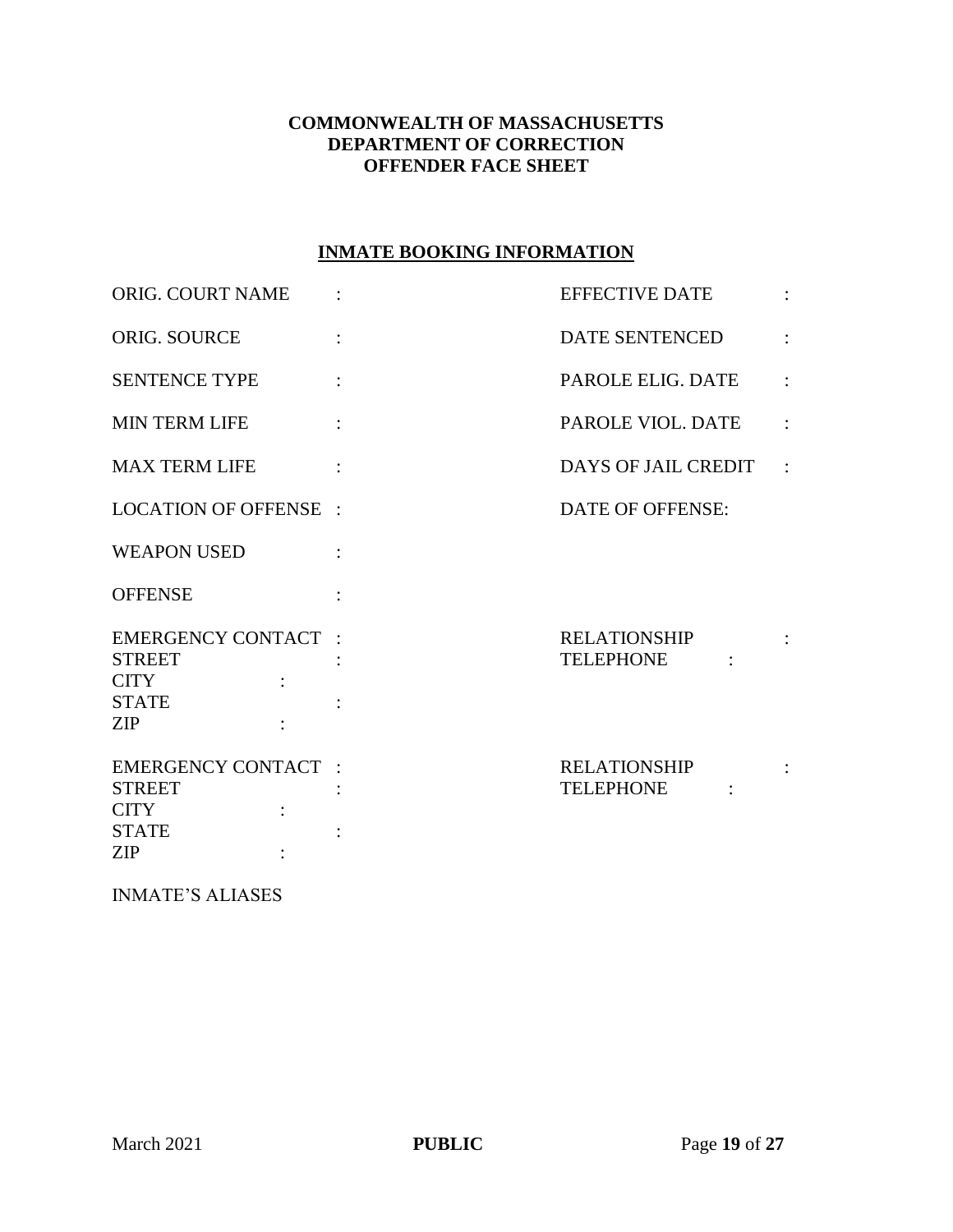#### **PRISON RAPE ELIMINATION ACT (PREA) SEXUAL MISCONDUCT/STAFF SEXUAL MISCONDUCT**

A) The Prison Rape Elimination Act, otherwise known as PREA, is a Federal statute which was passed unanimously by the United States Congress and signed into law in 2003 by President George W. Bush. The Act supports the elimination, reduction, and prevention of sexual assault and rape in correctional systems across the country. This includes federal, state, county facilities and all other law enforcement detention facilities.

The Massachusetts Department of Correction is committed to enforcement of the PREA law. We have a zero tolerance policy for any incidence of sexually abusive behavior by a staff member, vendor, volunteer or inmate in any facility and we afford a number of internal and external methods for victims and third parties to report abuse or suspicions of abuse. All reports/allegations of sexual abuse or sexual threats are taken seriously and investigated in a thorough and objective manner. The Department will aggressively pursue the discipline and prosecution of any perpetrator of sexual abuse. Victims and reporters of sexual assault will be afforded ongoing medical, mental health, and victim services and will be protected from retaliation.

All new admissions to the Department of Correction will be scheduled for mandatory orientation to review this information and be educated on important issues. Additionally, refresher information shall be made available as will updated information following any intra-system transfer.

- B) The institution PREA Manager is the Deputy Superintendent of Reentry.
- C) The Department of Correction and **ADD FACILITY NAME** strive to create and maintain a safe institutional environment for both inmates and staff through the prevention, detection, and appropriate response to Sexually Abusive Behavior. Inmates are forewarned that our workforce is highly integrated in terms of the gender of our staff. As such, staff members of the opposite sex may be present and conducting rounds in housing units at any and all times. To ensure the highest level of privacy, inmates are encouraged to be appropriately dressed at all times. Should an inmate need to change clothing, the inmate bathroom or other private area should be used to do so.An announcement shall be made to signify that an opposite gender staff person is present in your housing unit. These announcements will be made only whenever there is a status change to alert you.
- D) Inmates are responsible for familiarizing themselves with Department of Correction's orientation material on sexual abuse prevention and intervention and 103 DOC 519, *SEXUAL HARRASMENT/ABUSE RESPONSE AND PREVENTION POLICY (SHARPP).*
- E) The Department has established multiple internal ways for inmates to privately report sexual abuse and sexual harassment or retaliation by other inmates or staff for reporting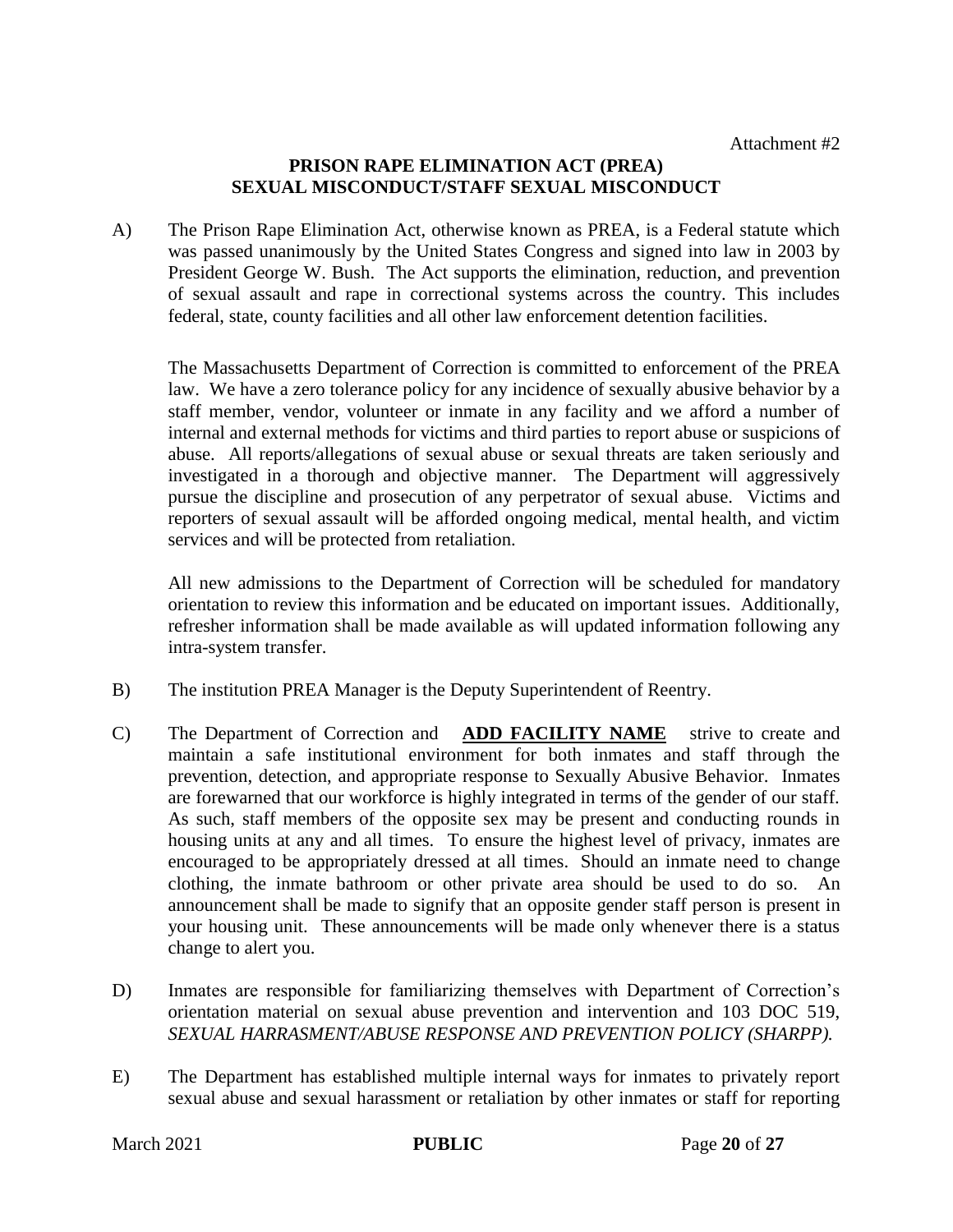sexual abuse and sexual harassment, and staff neglect or violation of responsibilities that may have contributed to such incidents. A Department hotline has been designated within the inmate telephone system. The number is 508-422-3486 and shall allow for universal and unimpeded access by all inmates within the Department. It is not recorded and is available to all inmates without using their PIN numbers. Additionally, this facility has a site specific IPS hotline **INSERT # HERE,** which may be utilized. Other methods to report include the inmate grievance system, staff access periods, the facility PREA manager, and inner perimeter security staff members.

The Boston Area Rape Crisis Center (BARCC) provides inmates with access to outside victim advocates for emotional support services related to sexual abuse. This abuse does not need to have occurred during incarceration in order for you to seek support from BARCC. An inmate can contact BARCC either in writing or via use of a dedicated hotline. All calls are free of charge from any inmate telephone. Hours of operation are seven days a week from 9:00 a.m. to 9:00 p.m. These confidential support services can be provided in English and in Spanish.

BARCC PREA HOTLINE 99 Bishop Allen Drive Cambridge, MA 02139 (844) 774-7732

BARCC is NOT a third party entity to which you should report allegations of abuse. BARCC's purpose is to provide confidential support to victims.

Inmates may also report sexual abuse or harassment to external public or private agencies via correspondence or use of the inmate telephone system. Calls to "privileged" numbers including universally approved legal assistance phone numbers (i.e., Prison Legal Services), pre-authorized personal attorney telephone numbers, a foreign national's preauthorized telephone number to their consular officer or diplomat, pre-authorized clergy telephone numbers and pre-authorized licensed psychologist, social worker and/or mental health professional telephone numbers are not subject to telephone monitoring and are not recorded.

Inmates shall be permitted to send confidential information or correspondence to the DOJ PREA auditor, in the same manner as if they were communicating with legal counsel.

Prison Legal Services is identified as an external advocacy group that acts upon the interests of inmates housed in the Massachusetts Department of Correction. Prison Legal Services can be reached at 617-482-2773 and is considered a privileged number. The State Prisoner Speed Dial Number is \*9004#

The Department shall accept and investigate verbal, written and anonymous third party reports of sexual abuse and harassment. Third party entities may report abuse to the Department Duty Station at 508-422-3481 or 508-422-3483. These reports will be immediately forwarded to the proper Superintendent or Division head.

Should you report of an allegation that you were sexually abused while confined at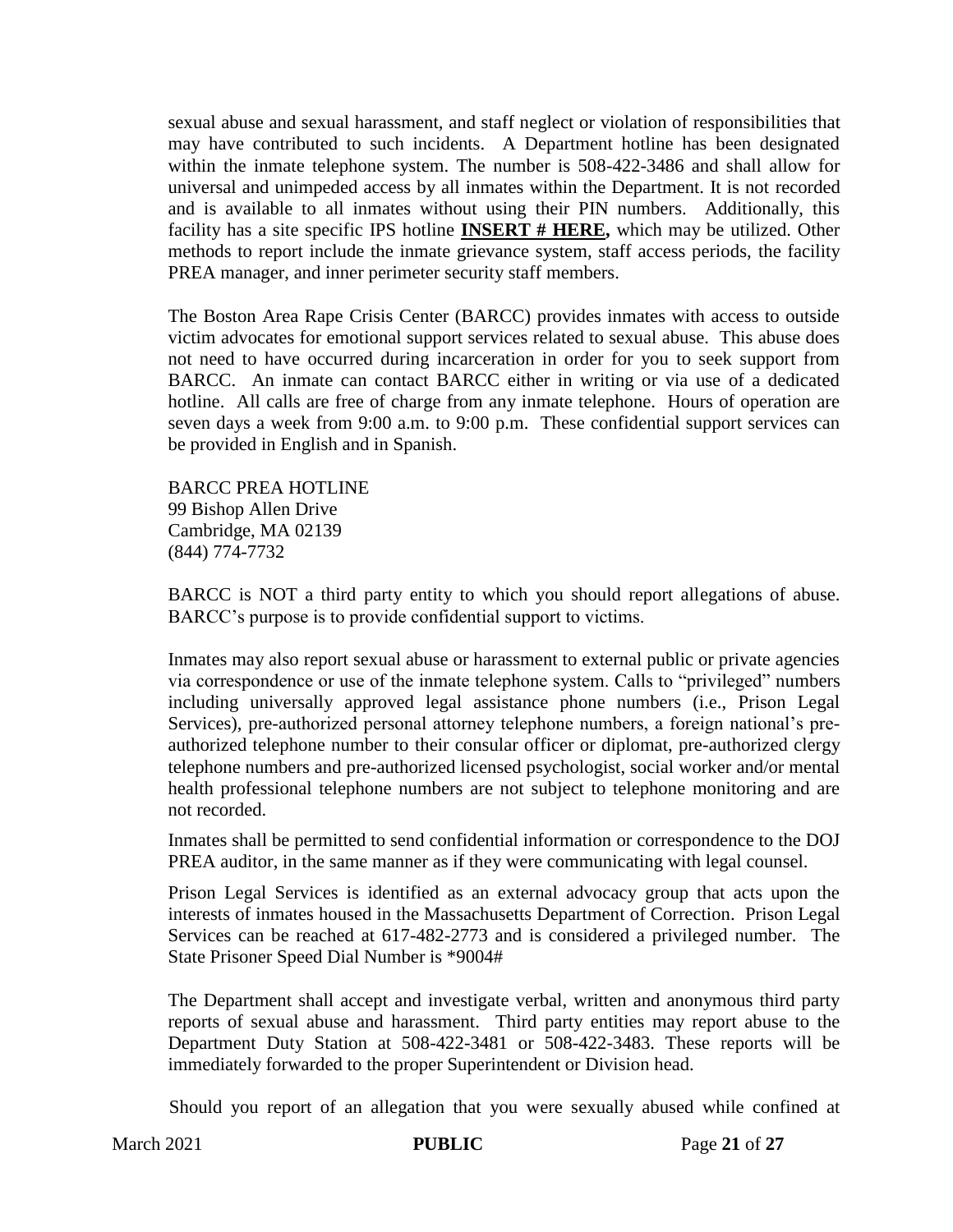another facility or agency, the Superintendent of this facility shall notify the appropriate Superintendent or Chief Administrative Officer of the agency where the alleged abuse occurred no later than 72 hours after receiving the allegation. The incident site is responsible for the investigation of that matter.

- F) All acts of sexually abusive behavior between an inmate and a Department employee, contractor, or volunteer or an inmate and an inmate, regardless of consensual status, are prohibited; and the perpetrator shall be subject to administrative, criminal, and/or disciplinary sanctions. The Department of Correction is committed to investigating, disciplining and referring for prosecution, Department employees, contractors, volunteers, and inmates who engage in sexually abusive behavior. The Department is equally committed to providing crisis intervention and ongoing treatment or referrals to the victims of these acts.
- G) If the investigation reveals that an inmate has knowingly made false allegations or made a material statement which they, in good faith could not have believed to be true, the Department may take appropriate disciplinary action.
- H) All Department employees, contractors, and volunteers are responsible for contributing to the prevention of sexually abusive behavior perpetrated by staff on inmates or by inmates on inmates as outlined in 103 DOC 519, *Sexual Harassment/Abuse Response and Prevention Policy (SHARPP).*
- I) All allegations and incidents of inmate-on-inmate or staff-on-inmate sexually abusive behavior shall immediately be reported by Department employees, contractors and volunteers in accordance with 103 DOC 519, *Sexual Harassment/Abuse Response and Prevention Policy (SHARPP).* The Shift Commander shall ensure that the Superintendent is immediately notified. Failure of any Department employee, contractor or volunteer to report these allegations may result in disciplinary action, up to and including termination.

Ways to avoid becoming the victim of sexual abuse:

- 1. Be aware of situations that make you feel uncomfortable. Trust your instincts.
- 2. If something feels wrong about the environment or situation you find yourself in, leave the area.
- 3. Don't let your manners get in the way of keeping you safe. Don't be afraid to say 'NO!" "Stop it now," or "Get lost!"
- 4. Walk and stand with confidence. Many rapists choose victims who look like they won't fight back or are emotionally weak. Keep your head up and don't avoid eye contact.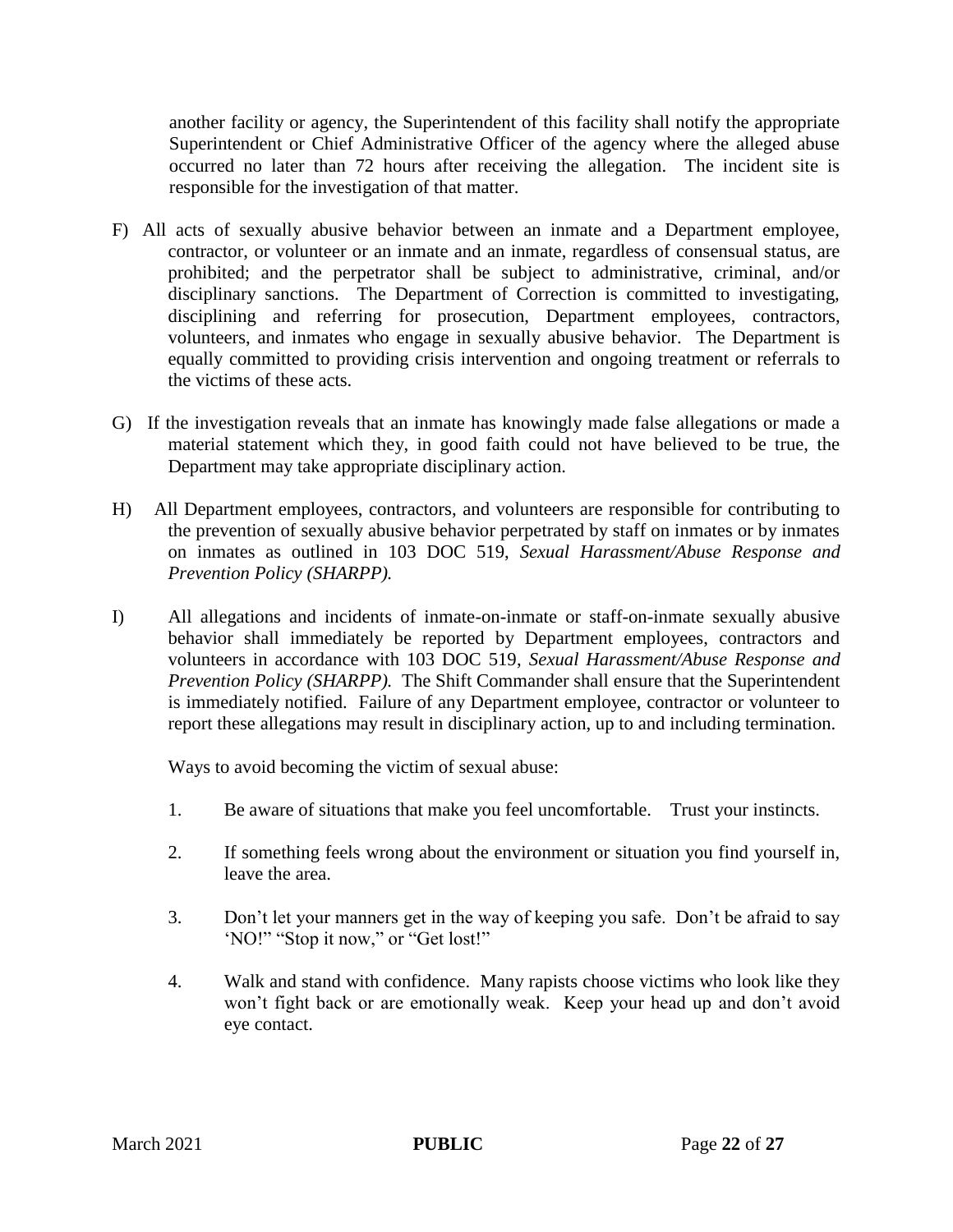- 5. Avoid talking about sex and casual nudity. These things may be viewed as a come-on or make another inmate believe you have an interest in a sexual relationship.
- 6. Do not accept any food, clothing, or other gifts from other inmates. Being in debt to another inmate may lead to the expectation that you will repay the debt with sex.
- 7. Avoid secluded areas like closets, storage areas, stairwells, isolated showers or unoccupied bathrooms. Position yourself in plain view of staff members.
- 8. If you are being pressured for sex, talk to a staff member immediately.
- 9. If you become aware that another inmate is being sexually abused, report it to a staff member. Next time it could be you.
- 10. Beware of inmates who offer to protect you. Protection frequently has a cost.
- 11. Do not give out information about your family, friends, or financial support.
- 12. Do not buy large quantities of canteen items.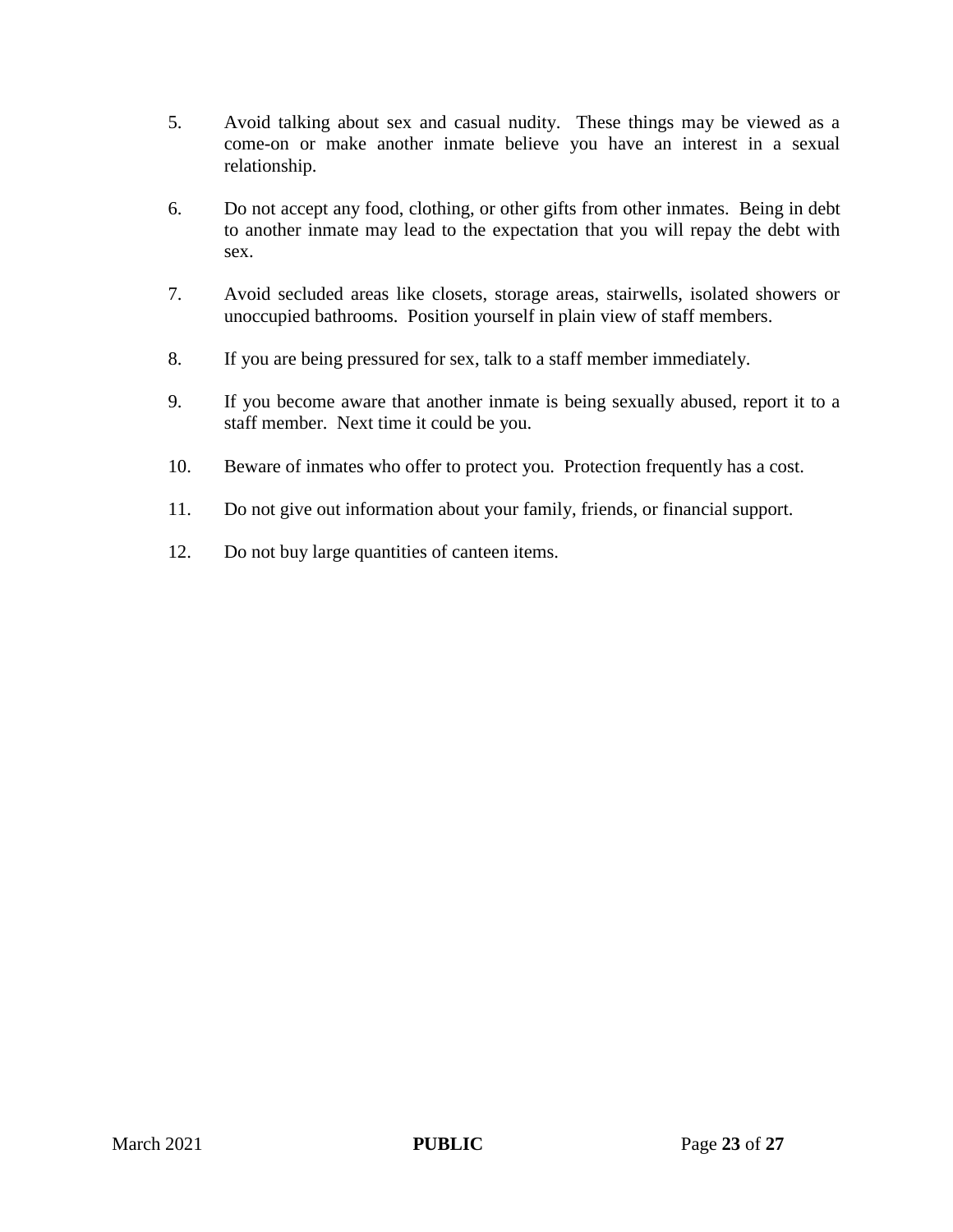## **ACTO DE ELIMINACION DE VIOLACION EN PRISION (P**RISON **R**APE **E**LIMINATION **A**CT, **PREA) MALA CONDUCTA SEXUAL/MALA CONDUCTA SEXUAL DEL PERSONAL**

A) El Acto de Eliminación de Violación en Prisión conocido de otra manera como PREA es un estatuto Federal que fue pasado unánimemente por el Congreso de los Estados Unidos y firmado como ley en el 2003 por el Presidente George W. Bush. El acto apoya la eliminación, reducción, y prevención de asalto sexual y violación en sistemas correccionales a través del país. Esto incluye facilidades federales, estatales, de condados y todas otras facilidades de detención de cumplimiento de la ley.

El Departamento de Corrección de Massachusetts está comprometido a hacer cumplir la ley PREA. Nosotros tenemos una política de cero tolerancia para cualquier incidente de conducta sexualmente abusiva por un miembro del personal, vendedor, voluntario o preso(a) en cualquiera facilidad y nos podemos permitir un número de métodos internos y externos para víctimas y terceras partes para reportar abuso o sospechas de abuso. Todos los reportes/alegatos de abuso sexual o amenazas sexuales son tomados seriamente e investigados de una manera detallada y objetiva. El Departamento perseguirá agresivamente la disciplina y enjuiciamiento de cualquier perpetrador de abuso sexual. Víctimas y denunciantes de abuso sexual recibirán continuos servicios médicos continuos, de salud mental, servicios para víctimas y serán protegidos de venganza.

Todas las nuevas admisiones al Departamento de Corrección serán programadas para orientación mandataria para revisar esta información y ser educados en asuntos importantes. Además, información actualizada deberá hacerse disponible tal como información puesta al día lo hará siguiendo cualquier traslado dentro del sistema.

- B) El Gerente de PREA de la institución es el Diputado de Reentrada del Superintendente.
- C) El Departamento de Corrección y **ADD FACILITY NAME** se esfuerzan para crear y mantener un medio ambiente institucional seguro para ambos, los presos(as) y personal a través de la prevención, detección, y respuesta apropiada a Conducta Sexualmente Abusiva. Sean advertidos los presos que nuestra fuerza de trabajo está altamente integrada en términos del género de nuestro personal. Como tal, miembros del personal del sexo opuesto pueden estar presentes y podrán conducir rondas en las unidades de alojamiento en cualquier y todo tiempo. Para asegurar el nivel más alto de privacidad, los presos serán alentados a vestirse de manera apropiada en todo momento. Si un preso necesita cambiar su vestuario, el baño del preso o otra área privada n deberían ser utilizados para ese propósito. Un anuncio será hecho para significar que un miembro del personal del sexo opuesto está presente en su unidad de alojamiento. Estos anuncios serán hechos para alertarlo a usted solamente cuando quiera que haya un cambio en el estatus.
- D) Los presos(as) son responsables por familiarizarse ellos/ellas mismos con material de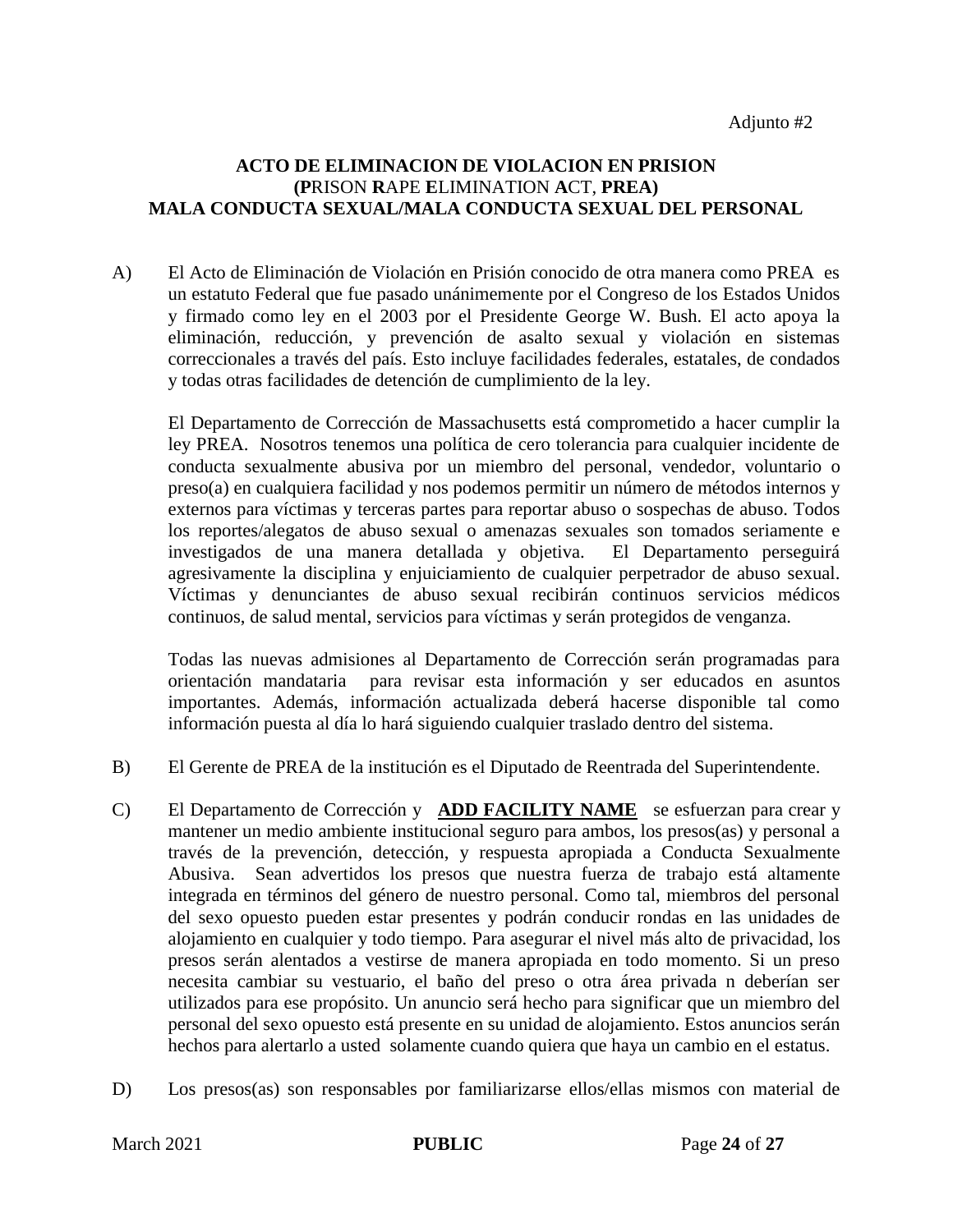orientación del Departamento de Corrección en prevención e intervención de abuso sexual y 103 DOC 519, *POLÍTICA DE RESPUESTA Y PREVENCIÓN DE ACOSO / ABUSO SEXUAL.*

E) El Departamento ha establecido múltiples formas internas para que los presos(as) reporten privadamente abuso sexual y acoso sexual o venganza por otros presos(as) o personal por reportar abuso sexual y acoso sexual, y negligencia del personal o violación de responsabilidades que pueden haber contribuido a tales incidentes. Una línea de emergencia ("hotline") en el Departamento ha sido designada dentro del sistema de teléfono de presos. El número es 508-422-3486 y deberá permitir por acceso universal e irrestricto para todos los presos(as) dentro del Departamento. (Este número) no es grabado y está disponible a todos los presos/as sin usar sus números PIN. Además, esta facilidad tiene una línea de emergencia especifica de IPS INSERT # HERE**,** la cual puede ser utilizada. Otros métodos para reportar incluyen el sistema de queja de preso(a), periodos de acceso al personal. El administrados PREA de la facilidad, y los miembros del personal de seguridad del perímetro interno.

El Centro de Crisis de Violaciones de Boston (BARCC) les provee a los presos con acceso a intercesoras de victimas para servicios de apoyo emocional relacionado al abuso sexual. Este abuso no tuvo que ocurrir durante encarcelación para que puedas buscar ayuda de BARCC. Un preso puede contactar a BARCC o por escrito o atreves del uso de la una línea de emergencia ("hotline"). Todas las llamadas son gratuitas desde el teléfono de los presos. Horas de operación son los siete días de la semana de 9:00 a.m. a 9:00 p.m. Estos servicios de apoyo con confidenciales y pueden ser proveídos en Ingles o Español.

Línea de Emergencia de BARCC 99 Bishop Allen Drive Cambridge, MA 02139 (844) 774-7732

BARCC no es una tercera identidad a la que debes de reportar alegaciones de abuso. El propósito de BARCC es proveer apoyo confidencial a víctimas.

Los presos(as) pueden también reportar abuso sexual o acoso a agencia externas públicas o privadas a través de correspondencia o el uso del sistema de teléfono de preso. Llamadas a números "privilegiados" incluyendo números de teléfonos de asistencia legal universalmente aprobados (ej. Servicios Legales de Prisión), pre autorizados números de teléfonos de un abogado personal, un número de teléfono pre-autorizado de un nacional extranjero a su oficial consular o diplomático, pre autorizados números de teléfono de clérigos y pre autorizados números de teléfonos de psicólogos licenciados, trabajador social y/o profesional de salud mental no están sujetos a monitoreo de teléfono y no son grabados.

A los reclusos se les permitirá enviar información confidencial o correspondencia al auditor DOJ PREA de la misma manera que si estuvieran comunicándose con un asesor legal.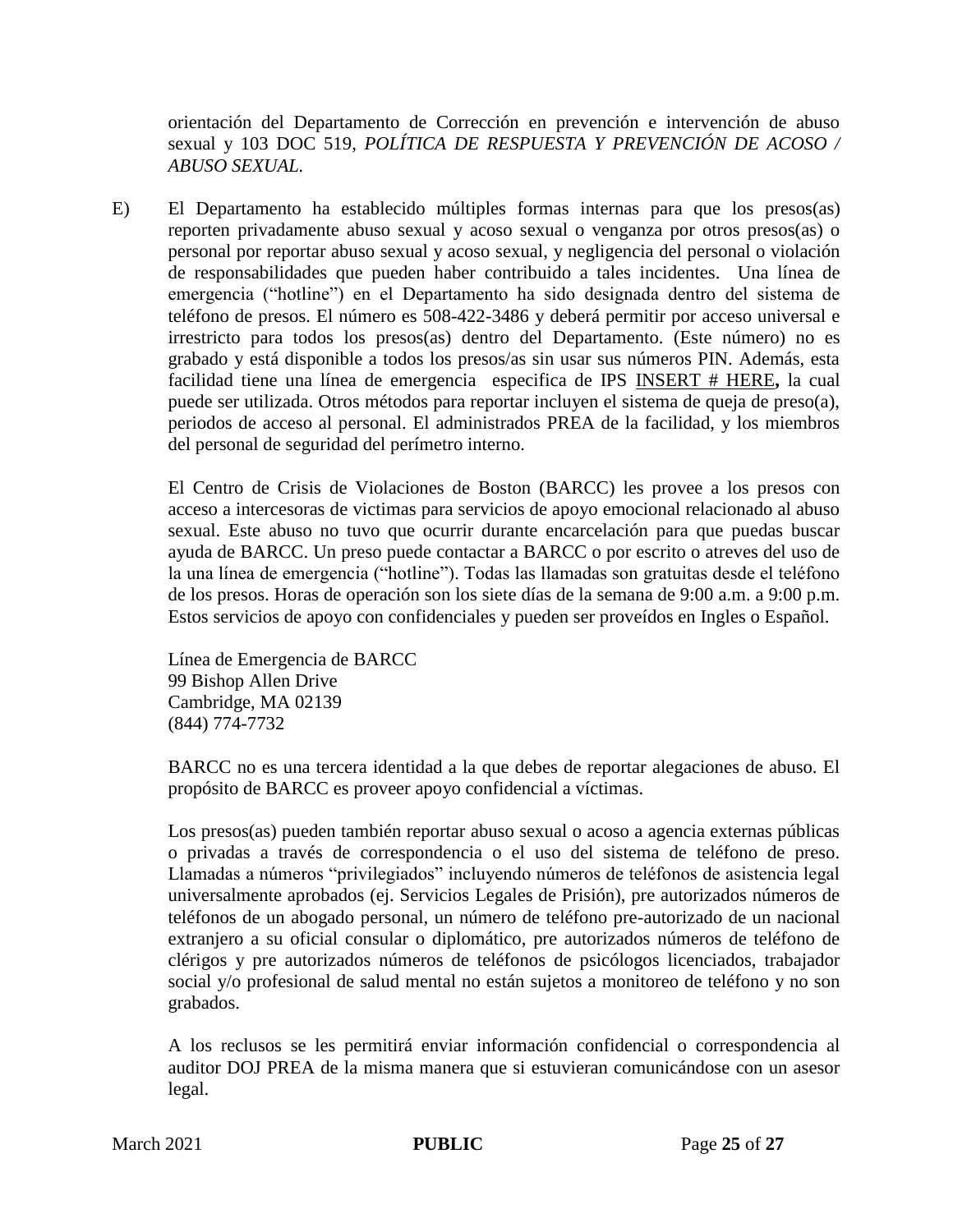Servicios Legales de Prisión es identificado como un grupo de apoyo externa que actúan con el interés de los presos alojados en el Departamento de Corrección de Massachusetts. Servicios Legales de Prisión pueden ser localizados con llamar al 617-482-2773 y este teléfono es considerado un número privilegiado. El Numero de Marcación Rápida para Presos Estatales es \*9004#.

El Departamento deberá aceptar e investigar reportes verbales, escritos y anónimos de terceras partes de abuso y acoso sexual. Entidades de terceras partes pueden reportar abuso a la Estación de Turno del Departamento (Department Duty Station) al teléfono **508-422-3481 o 508-422-3483**. Estos reportes serán inmediatamente dirigidos al Superintendente apropiado o Jefe de la División.

Si usted reporta una denuncia que usted fue sexualmente abusado(a) mientras estaba confinado en otra facilidad o agencia, el Superintendente de esta facilidad deberá notificar al superintendente apropiado u oficial administrativo jefe de la agencia donde el abuso denunciado ocurrió a no más tardar de 72 horas después de haber recibido la denuncia. El sitio del incidente es responsable por la investigación de tal materia.

- F) Todos los actos de Conducta Sexualmente Abusiva entre un preso(a) y un empleado del Departamento, contratista, o voluntario o un preso(a) y un preso(a), sin importar el estatus de consentimiento, están prohibidos; y el perpetrador deberá ser sujeto de sanciones administrativas, criminales y/o disciplinarias. El Departamento de Corrección se ha comprometido a investigar, disciplinar y referir a proceso judicial, a empleados del Departamento, contratistas, voluntarios y presos(as) que se envuelvan en Conducta Sexualmente Abusiva. El Departamento está igualmente comprometido a proveer intervención de crisis y tratamiento continuo o referir a las víctimas de estos actos.
- G) El Departamento puede tomar acción disciplinaria apropiada si la investigación revela que un preso(a) ha hecho a sabiendas denuncias falsas o hecho una declaración material que él/ella, de buena fe no pudo haber creído ser verdad.
- H) Todos los empleados del Departamento, contratistas, y voluntarios son responsables por contribuir a la prevención de Conducta Sexualmente Abusiva perpetrado por personal sobre presos(as) o por presos(as) sobre presos(as) como delineado en 103 DOC 519, *Política de Respuesta y Prevención de Acoso / Abuso Sexual*.
- I) Todas las denuncias e incidentes de Conducta Sexualmente Abusiva de preso(a) sobre preso(a) o de personal sobre preso(a) deberán ser inmediatamente reportados por empleados del Departamento, contratistas y voluntarios de acuerdo con 103 DOC 519, *Política de Respuesta y Prevención de Acoso / Abuso Sexual*. El Comandante del Turno deberá asegurar que el Superintendente es inmediatamente notificado. La falla de cualquier empleado del Departamento, contratista o voluntario de reportar estas denuncias puede resultar en acción disciplinaria hasta e incluyendo terminación.

Maneras de evitar de llegar a ser una víctima de abuso sexual: